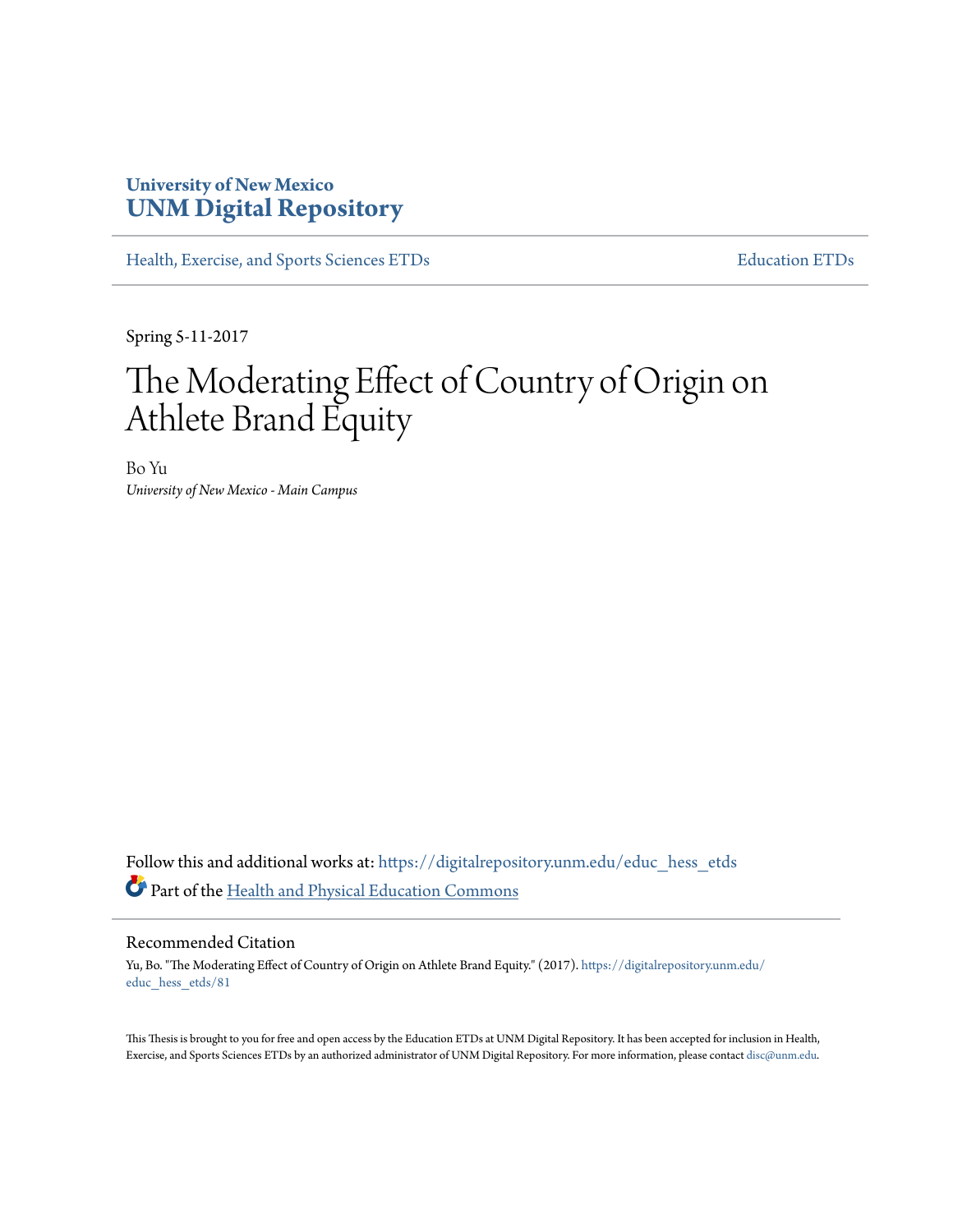Bo Yu

 *Candidate*

 Health, Exertise & Sports Science *Department*

This thesis is approved, and it is acceptable in quality and form for publication:

*Approved by the Thesis Committee:*

Lunhua Mao , Chairperson

John Barnes

Alfredo Martinez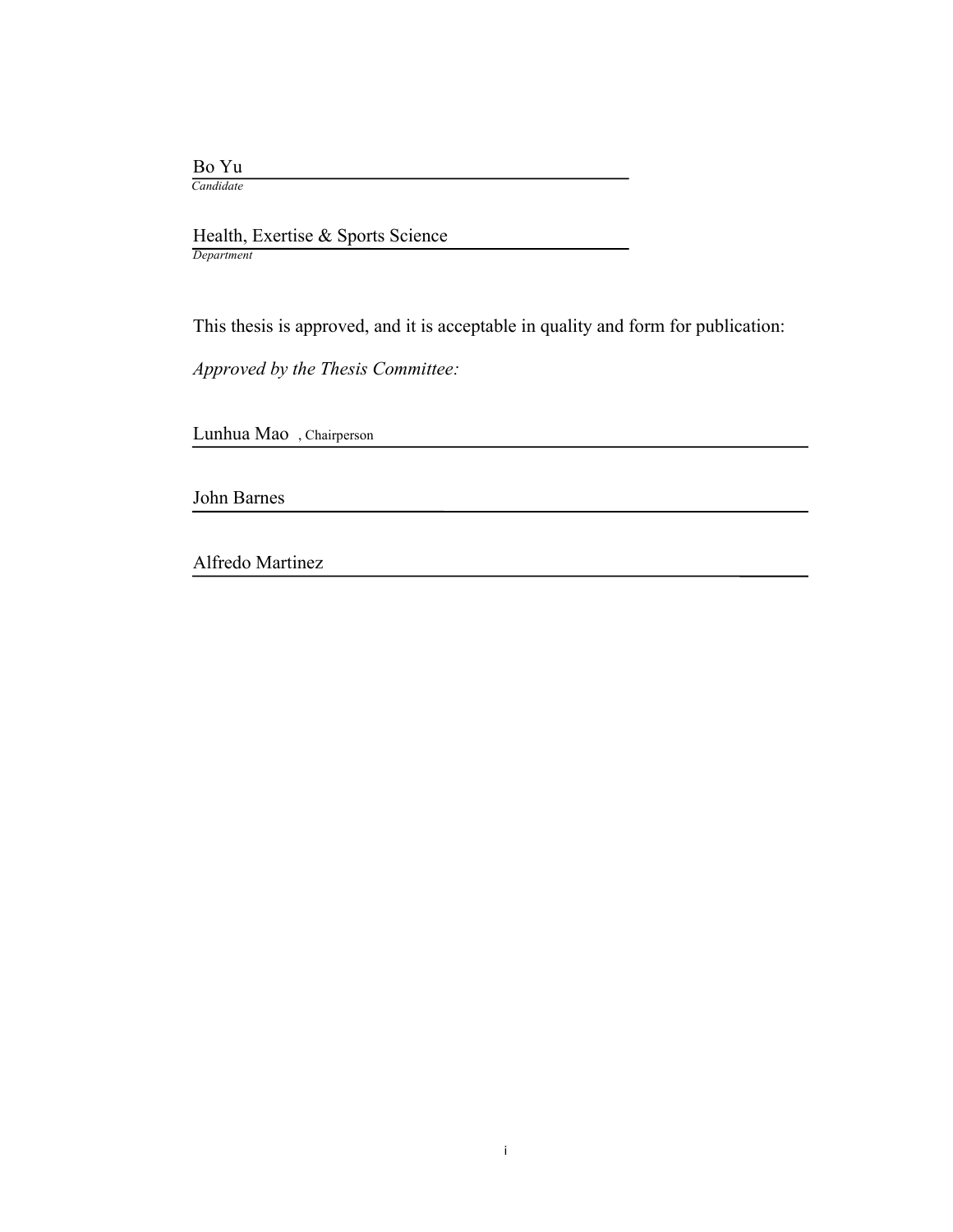# THE MODERATING EFFECT OF COUNTRY OF ORIGIN ON ATHLETE BRAND EQUITY

BY

BO YU

# THESIS

Submitted in Partial Fulfillment of the Requirements for The Degree of Master of Science Physical Education

The University of New Mexico

Albuquerque, New Mexico

July, 2017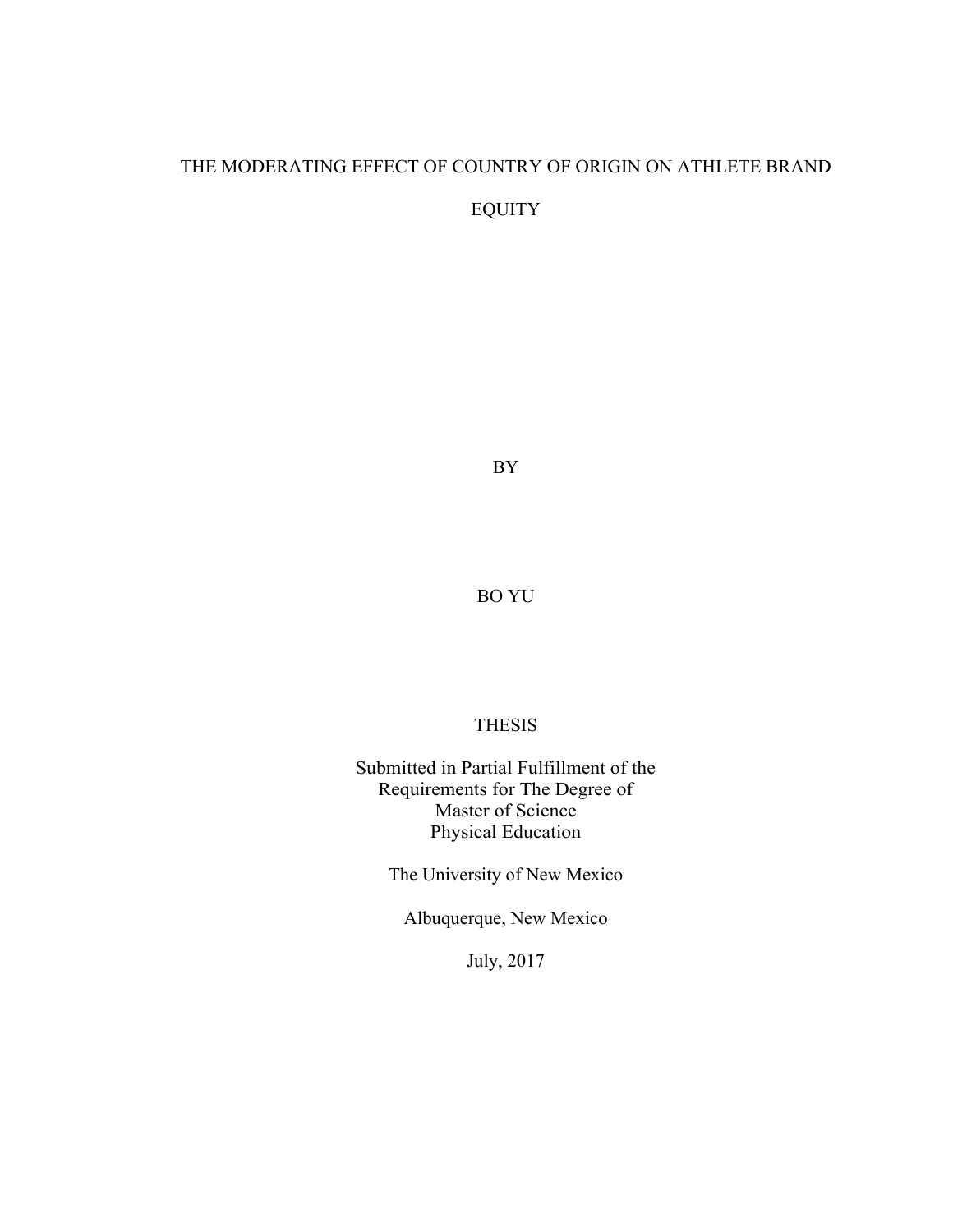#### ACKNOWLEDGMENTS

Here I wish to acknowledge Dr. Luke Lunhua Mao, my advisor and dissertation chair sincerely, for his continuous efforts to help me through the course of this thesis. His passion and expertise in sports and research would encourage me to continue my research and my graduate coursework at doctoral level.

I also wish also to express my sincere thanks to my committee members, Dr. John Barnes, and Dr. Alfredo Martinez, for their valuable suggestions and contributions to this study and assistance in my professional development.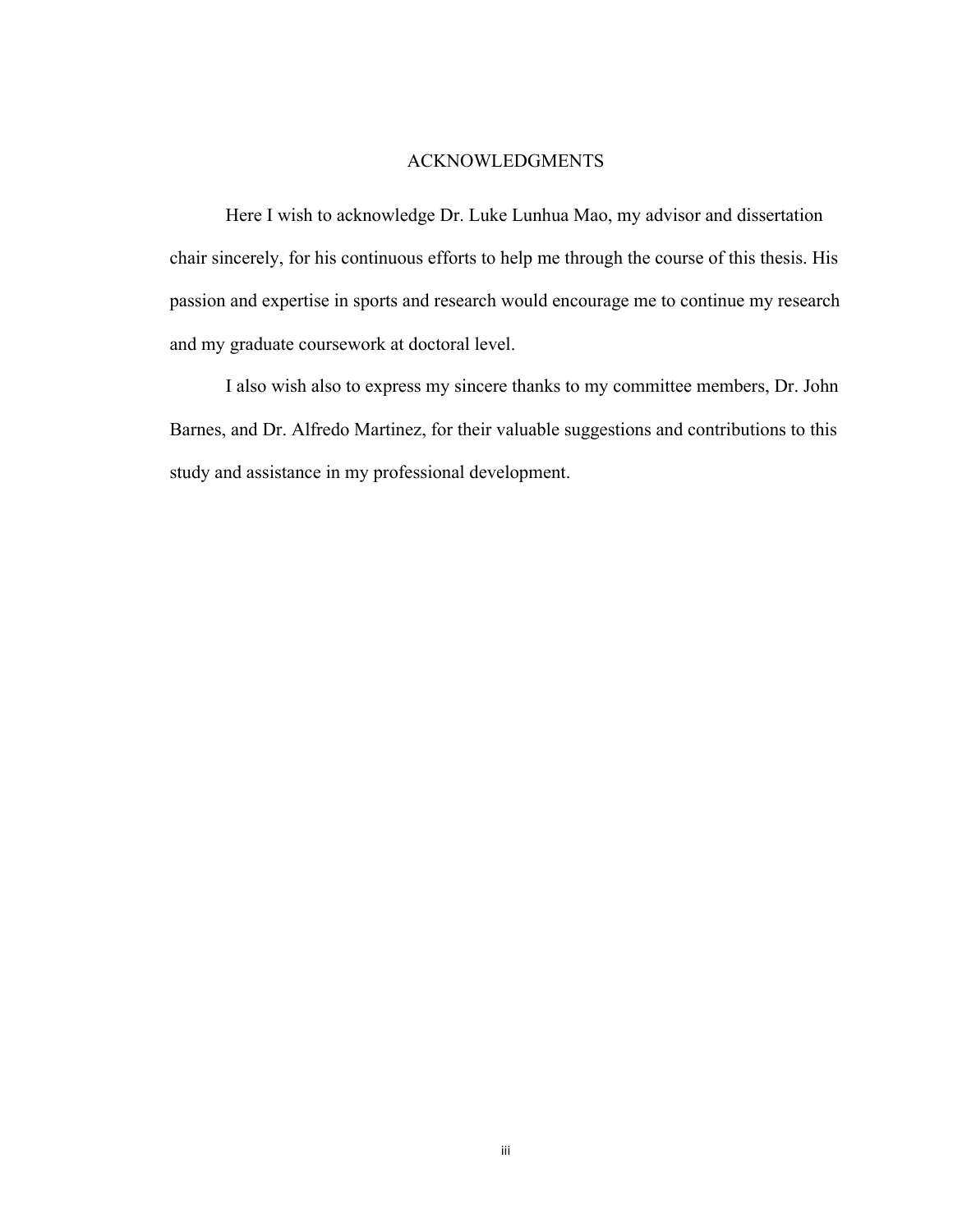# THE MODERATING EFFECT OF COUNTRY OF ORIGIN ON ATHLETE BRAND EQUITY

BY

### BO YU

# ABSTRACT

Athlete endorsement industry continues to expand fast. Reports argued country of origin could be a cue to explain the endorsement gap among athletes from different nations. With the growing marketing potential in athlete brand, it is imperative to take country of origin as a cue to predict endorsement value. The conceptual model from Arai et al (2013; 2014) on athlete brand equity is adopted in this study.

This study adopts GDP per capita as the instrument to measure the market size of country of origin, and relies on data from Openhorse and Forbes on the Top 100 Highestpaid athletes in 2016. The study consists of a designed questionnaire with items from the scale of MABI (Arai, 2013). 23 HESS master students form panel of experts in this study, and are randomly assigned into 7 groups to evaluate on 15 randomly selected athletes.

Regression analysis is conducted to the collected data using SPSS 24.0. The results support the hypothesis that country of origin has moderating effect on athlete brand equity and endorsement value. This paper also finds that the importance of athlete performance is much higher than that of attractive appearance and marketable lifestyle to predict endorsement value when GDP per capita is higher.

iv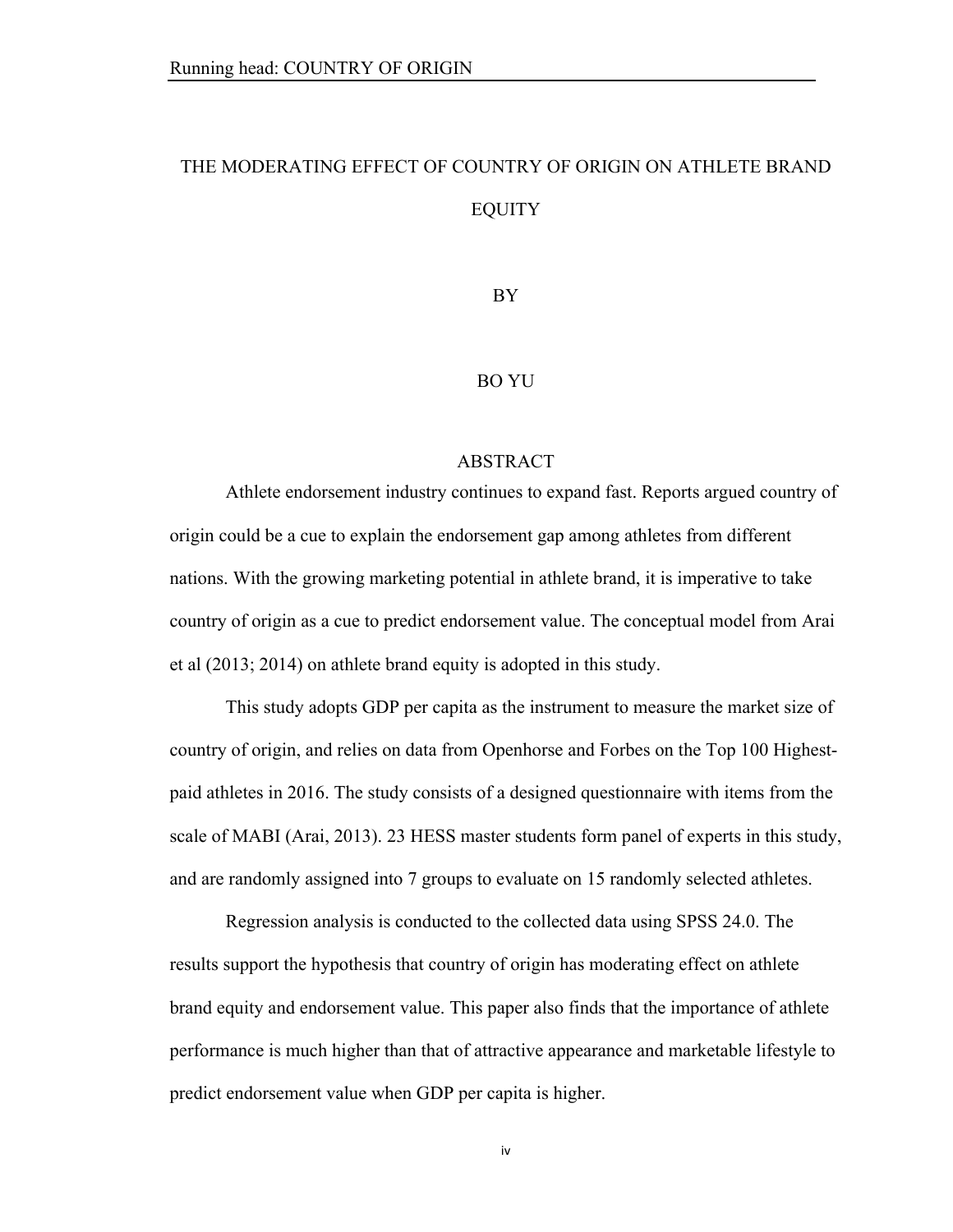# **TABLE OF CONTENTS**

# **PAGE**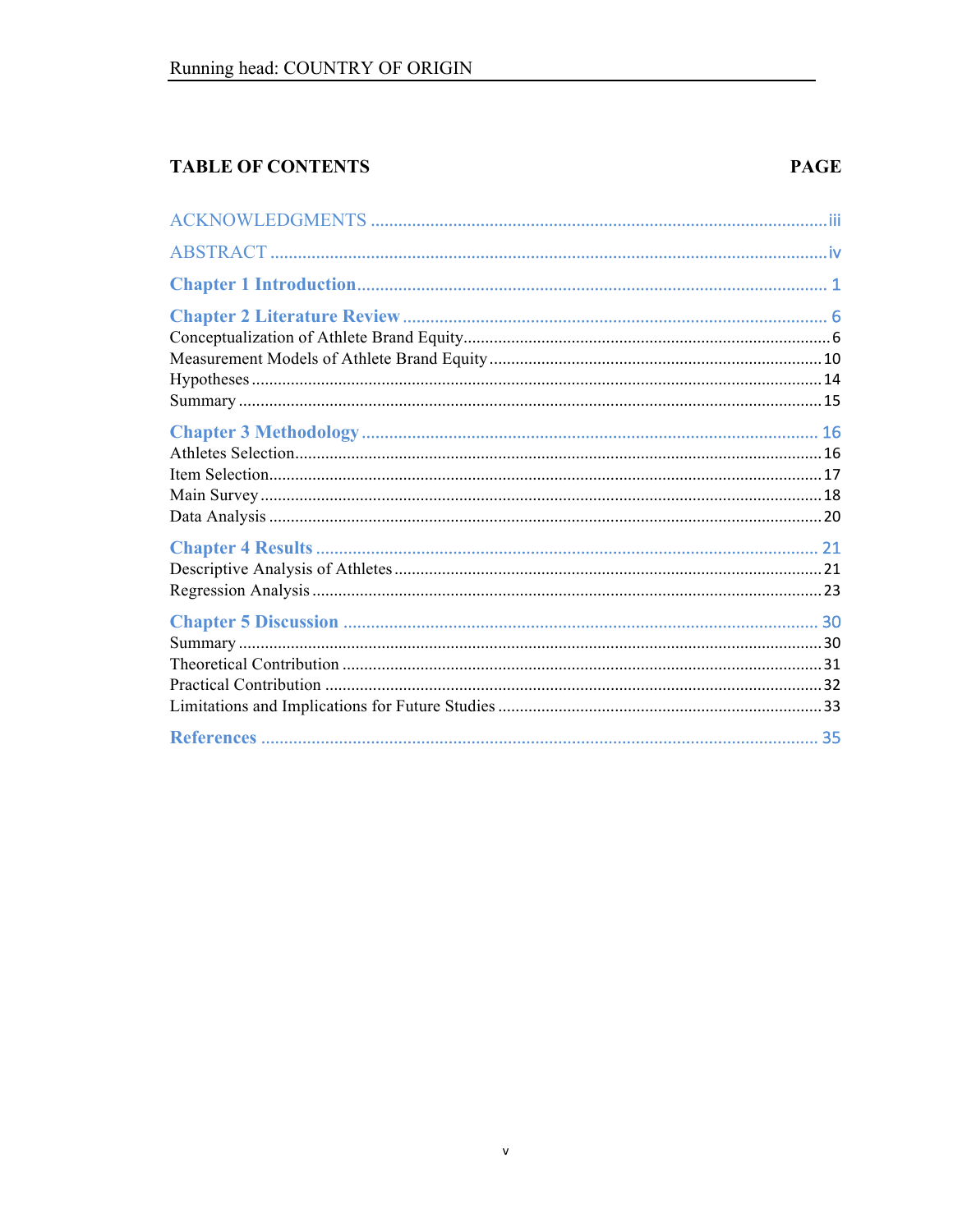# LIST OF FIGURES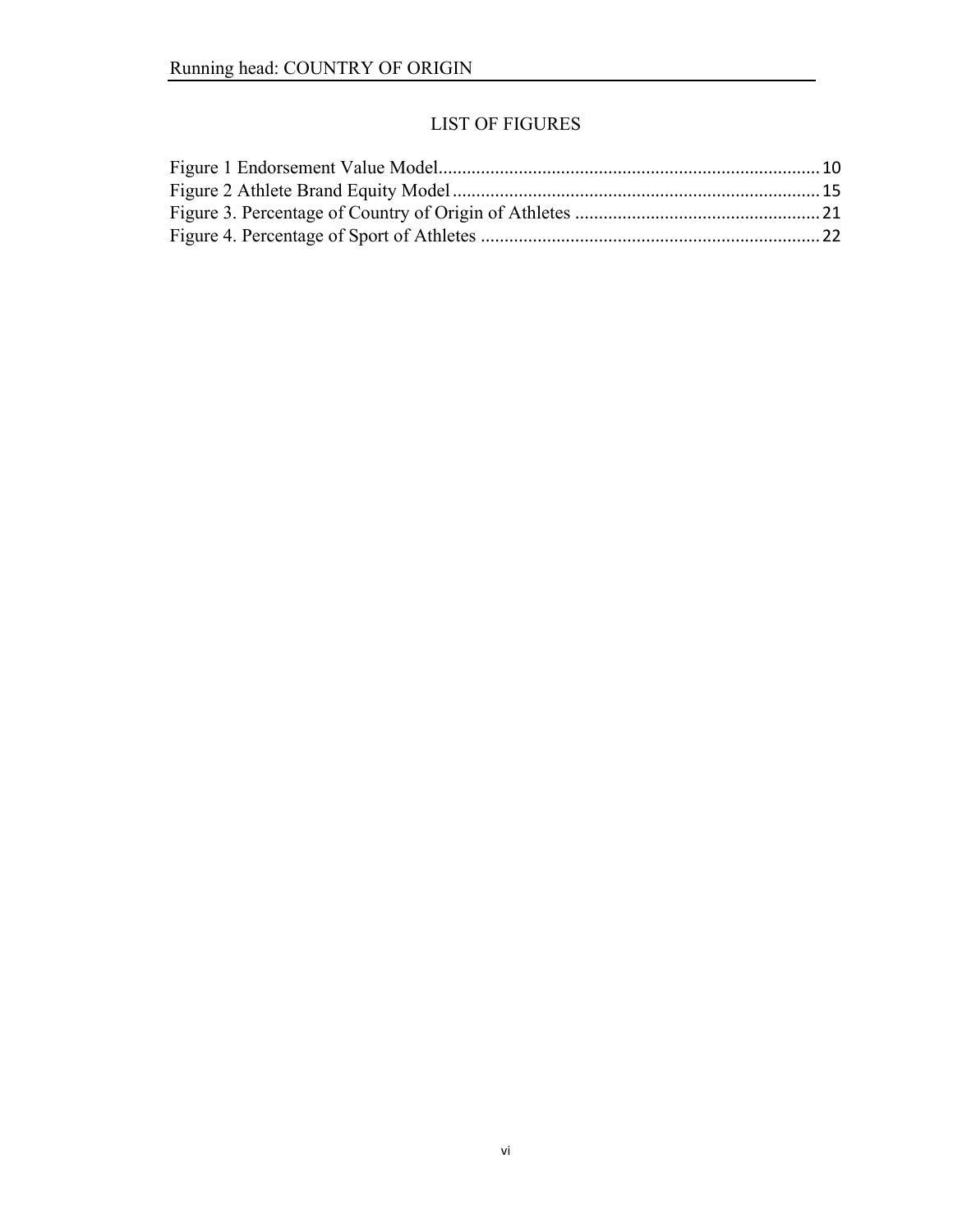# LIST OF TABLES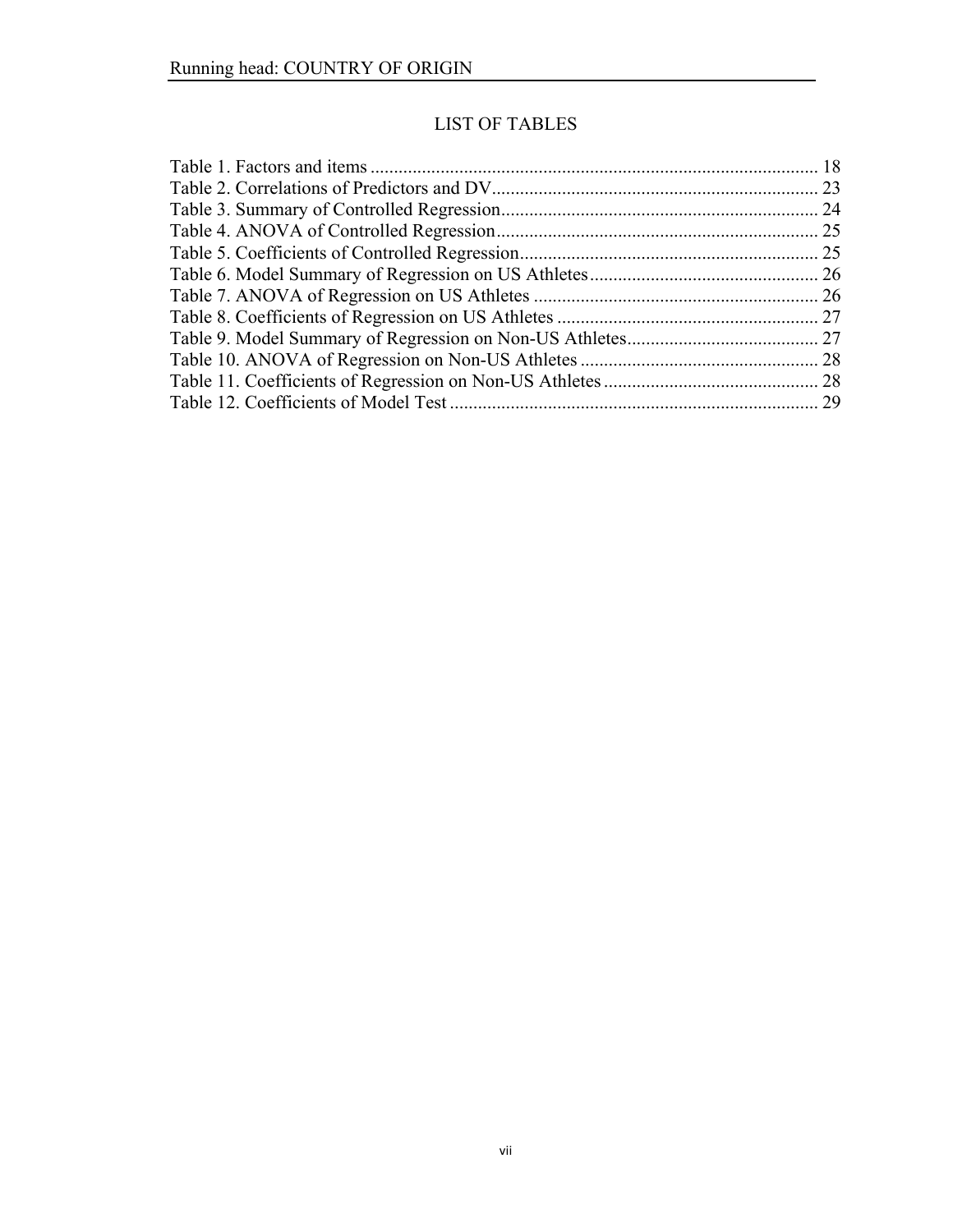## **Chapter 1**

#### **Introduction**

Athlete endorsement industry continues to expand fast. Top 100 highest-paid athletes raked in over \$924 million through endorsements from June, 2015 to June, 2016, according to Opendorse based on Forbes data (Weber, 2016). Athlete brand has become an effective marketing tool, whether athletes are associated with other brands as endorsers, forming a co-brand with certain companies, or developing own individual brands (Arai et al, 2014; Keller, 1993). Many firms sign famous athletes wishing to transfer the athletes' brand attributes, images, or attitudes to their brands (Gwinner, 1997). Under Armour's wise alliances with Stephen Curry and Jordan Spieth have certainly played an important part in its brand growth (Heitner, 2016). Some companies choose to collaborate with athletes to create co-designed brands. Nike not only cobranded with Michael Jordan for the Air Jordan sneakers, but also cooperated with Roger Federer for "RF" tennis shoes (Telegraph Sport, 2014). Furthermore, more and more athletes are building their own brands. Maria Sharapova launched her candy brand Sugarpova in 2012, and sold 1.3 million bags of candy in 2013 (Adams, 2014).

The rapid development in sports industry brings the athlete brands to the international stage. Taking tennis as an example, the Big Four in men's tennis— Roger Federer, Rafael Nadal, Novak Djokovic and Andy Murray all have their personalized websites with personal logos as the platforms for fans from all over the world to follow and purchase. According to Forbes (Weber, 2016), Djokovic's continuing on-court success gave him \$21.8 million for salary from 2015 to 2016, and gained him \$34 million from endorsement value. However, those two numbers did not match well if compared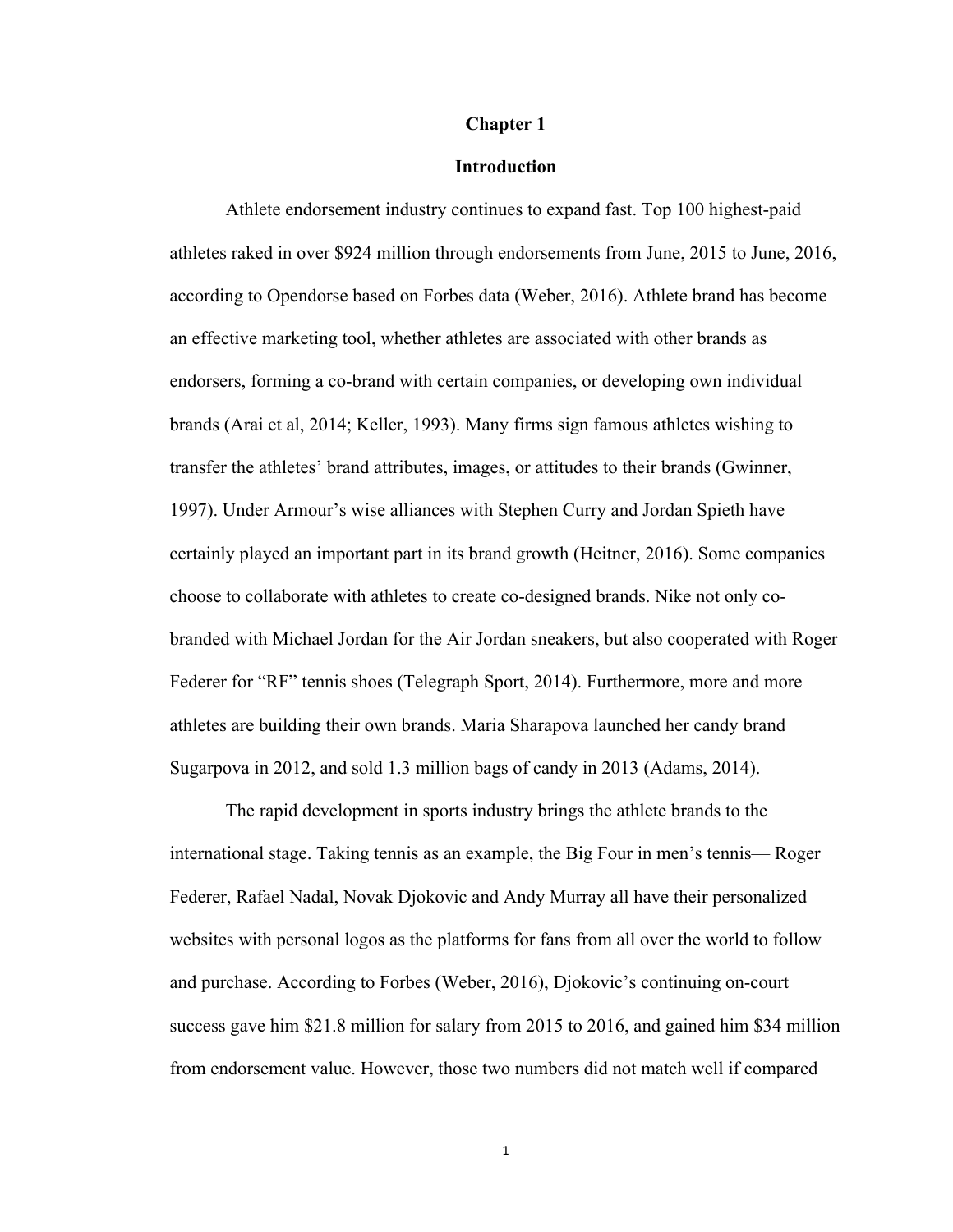with Federer's figures. Federer won \$7.8 million on court, and received \$60 million from endorsement deals. Some reports argued country of origin would be a cue in such differences, as Djokovic comes from Serbia (a poor country), and could not get support from a company from his country (Ahmed, 2016).

With the growing marketing potential in athlete brand, how to measure the brand equity of athlete brand is of great significance for both the endorsees and the athletes themselves. Endorsees expect to measure how great the athlete brand equity is to make an endorsement decision and offer a price to certain players. Athletes also pay much attention to their brand equity to make sure there are less drastic revenue declines when they lose games or retire. On the basis of the significance to measure athlete brand equity, this paper will focus on the research problem— how to predict athlete brand equity.

The apparent effect of country of origin on athlete brand equity is also considerable to predict athlete brand equity. If endorsees would like to invest on domestic athletes, they would consider the influence of those athlete brands in their country of origin. If endorsees would prefer to invest in a foreign market, they would choose athlete brands that could draw attentions in that market. With such considerations, this paper will emphasize on the effects of country of origin to predict athlete brand equity.

A great many studies in sports management literature have made contributions to this field and built up some models to conceptualize and measure athlete brand equity. Spry et al (2011) combined associative network memory model from cognitive psychology and brand signaling theory from information economics. Their study explained the relationship between endorser credibility and brand equity.

Based on the premise that intangible human brands have a brand personality just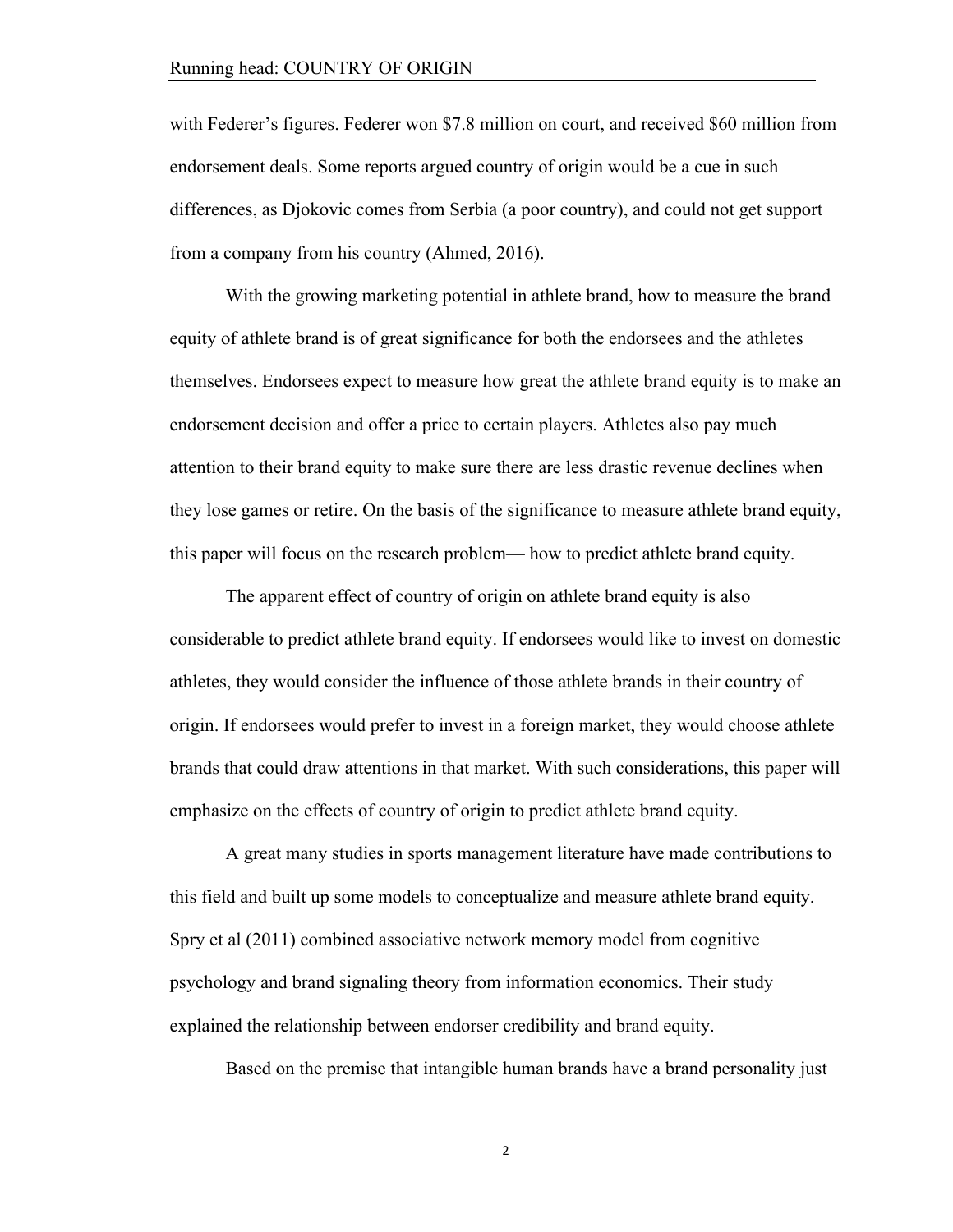like tangible brands (Carlson & Donavan, 2013), Carlson and Donavan (2013) formulated a Conceptual Model of Athlete Identification (MAI) to measure the brand personality of athletes, which was considered as the non-product-related attributes of brand association (Keller, 1993).

Based on the premise that product-related attributes are linked to desirable benefits for the consumer, Arai et al (2014) focused on product attributes to build up a Model of Athlete Brand Image (MABI), which suggests three dimensions (e.g. attractive appearance) of athlete brand image and ten sub dimensions (i.e. physical attributes). And a scale of athlete brand image was developed to assess the brand image dimensions of individual athletes (Arai et al, 2014).

Despite of contributions these studies made to the field, current research in athlete brand equity have some deficiencies. One major problem was that measurements in these studies had not taken into consideration of some prominent cues (e.g. country of origin) that may have effects on athlete brand equity. Studies stated country of origin has impact on brand equity (Yasin et al, 2007; Sanyal & Datta, 2011).

Another big concern in current literature is the research subject. Whether in financially based brand equity or in consumer based brand equity, the research subject should be the athletes. However, most studies in consumer based brand equity focused too much on consumers, and ignored the diversity of athletes. For instance, Arai et al (2013) only selected 17 athletes, and compared the consumer based brand equity among different consumers. Factors of different athletes which should be the real research subject are omitted.

Redundancy is another concern in previous literature. Although previous literature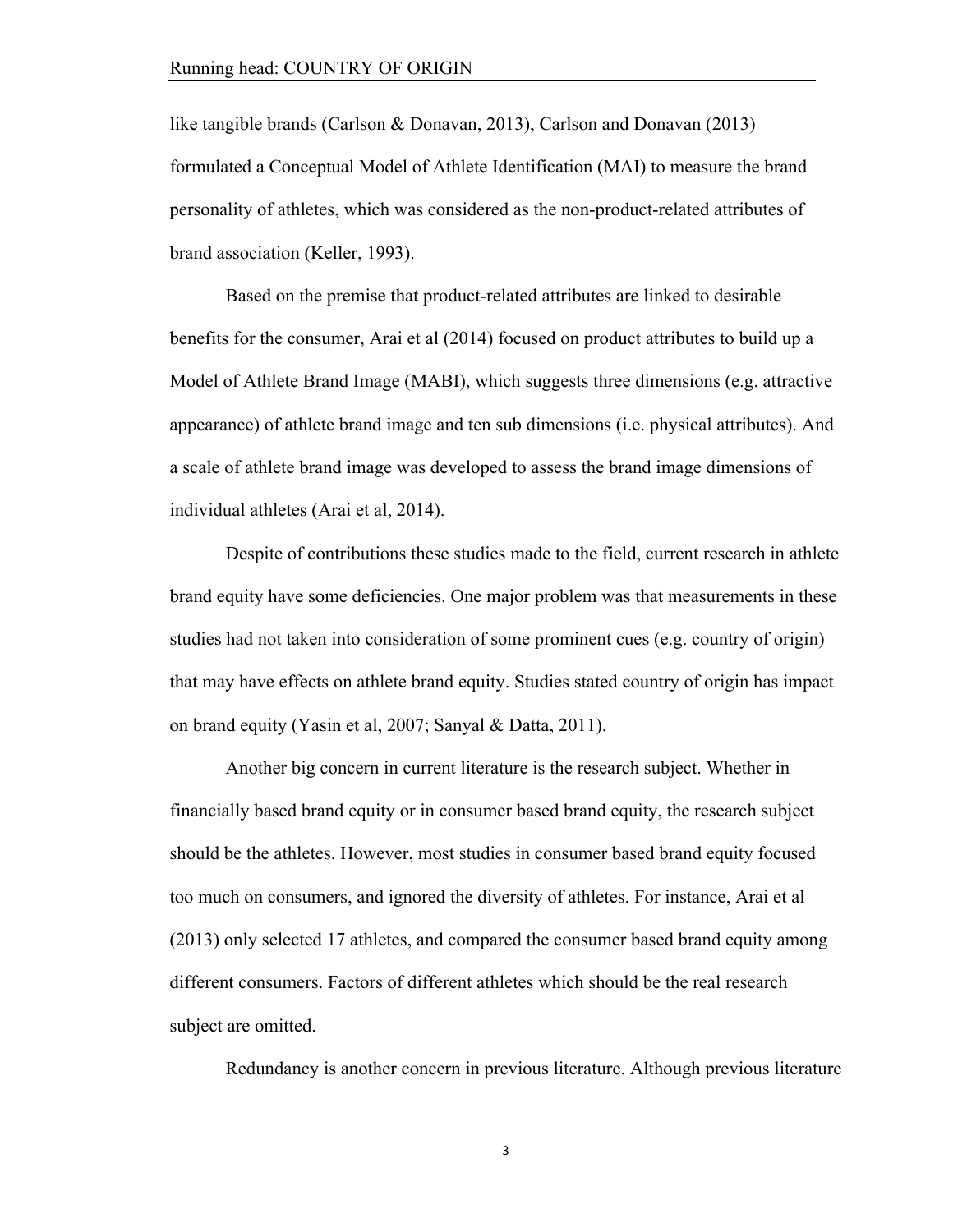had perfect conceptualization and operationalization of endorser credibility and customer-based brand equity (Spry et al, 2011) as well as brand personality (Carlson  $\&$ Donavan, 2013), new models with similar concepts were building up. The three dimensions of MABI (Arai et al, 2014) are just quite similar of three dimensions of endorser credibility. What was more, when measured athlete brand personality, scales of wholesome, imaginative, successful, charming, and tough were created without testing of predictive validity (Carlson & Donavan, 2013). Some of the scales like successful and charming were doubted to be redundant as it was not easy for participants to distinguish these scales without guidance. The study also admitted its limitation of creating redundancy when measuring the success of athletes and their teams at the same time.

The biggest contribution of this research is the focus on research subject athletes. Another importance of this study is to adopt country of origin as a moderator, which was omitted by previous literature to measure athlete brand image. It is of great importance for the research to adopt conceptual models from previous literature and related measurements to predict athlete brand equity, rather than simply building up its own model. What's more, the concentration of this research enlightens sports agencies or sports enterprises to follow the study here to estimate athlete brand equity before their endorsement decisions.

The theoretical framework of this paper was based on the two approaches to measure brand equity— financially based approach and customer based approach. The financially based approach aims to measure the financial market value of the brand (Farquhar et al., 1991; Simon and Sullivan, 1992; Keller, 1993; Kapferer, 2008). This study will adopt athlete endorsement value to represent the financially based athlete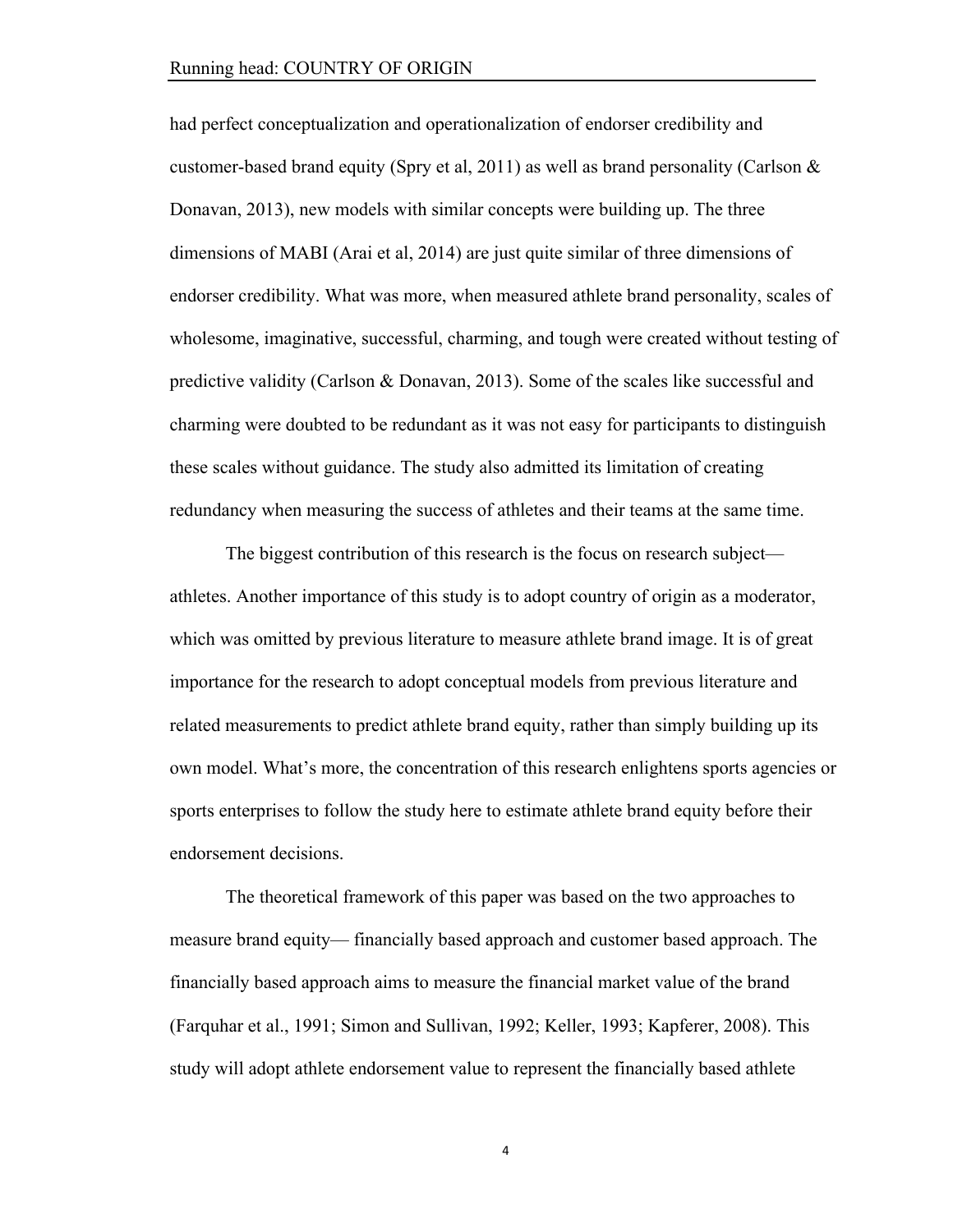brand equity.

Customer based approach origins from brand knowledge model, which conceptualized consumer-based brand equity as brand knowledge that comprised of brand image and brand awareness (Keller, 1993). This study will focus on brand image, and view athlete performance, attractive appearance, and marketable lifestyle as the independent variables of brand image. Brand awareness will be controlled in this study. And country of origin will be considered as a moderator.

This research does not formulate a new conceptual model to measure athlete brand equity, but adopts a scale model from previous literature and combine with some control variables that have effects but fore research omitted to predict athlete brand equity. Another purpose of this study is to focus on the research subject of athlete brand equity, and the moderating role of country of origin on athlete brand equity will be discussed. This research will also pay attention to the process how business estimate the brand image of athletes, and how customers psychologically measure athletes in reality.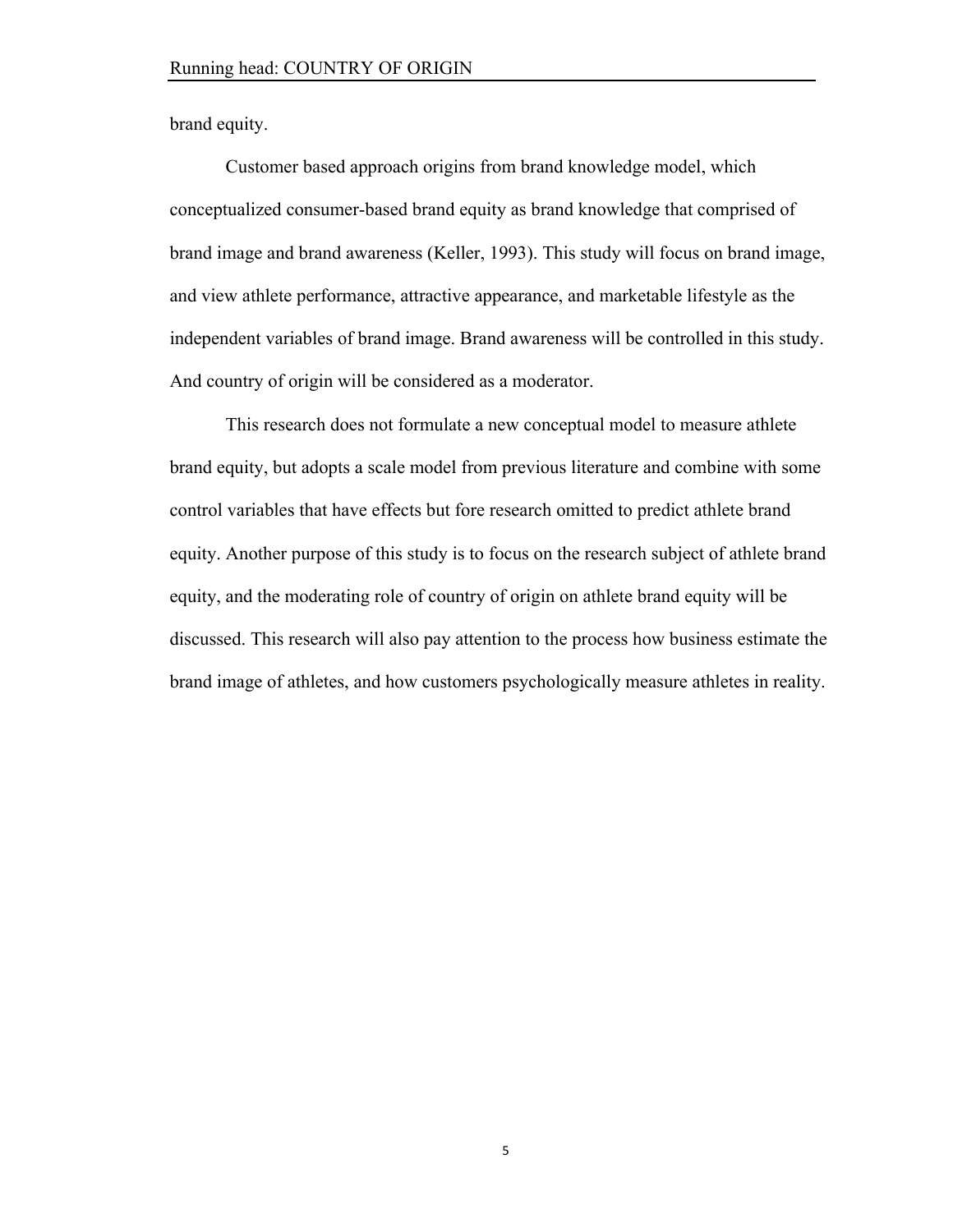#### **Chapter 2**

# **Literature Review**

The literature review part first referred to the two basic brand equity measurement approaches— financially based and customer based— as an introduction to the literature. Then two notable models developed by Aaker (1991,1996) and Keller (1993) were introduced to give definitions to basic concepts within the literature of brand equity. Researchers in sports management field then turned to focus on athlete brand (Shank, 1999; Thompson, 2006; Arai, 2013). This study analyzed several concepts of brand in sports, human brand, athlete brand, finally gave a definition of athlete brand equity, and found the dependent variable. Three other models were further analyzed to find the independent variables of the study.

#### **Conceptualization of Athlete Brand Equity**

**Brand Equity.** Two approaches have been used to study brand equity. The financially based approach aims at estimating the value of a brand in terms of asset valuation (Farquhar et al., 1991; Simon and Sullivan, 1992; Keller, 1993; Kapferer, 2008). The customer-oriented approach aims at improving marketing productivity (Keller, 1993), focusing on the relationship between customers and the brand (Kapferer, 2008).

Two notable brand equity models were developed by Aaker (1991,1996) and Keller (1993). In Aaker's seminal brand equity framework, brand equity comprises five elements: (a) brand awareness, (b) perceived quality, (c) brand associations, (d) brand loyalty, and (e) other proprietary brand assets. Keller's (1993) consumer-based brand equity is based on the premise that the brand resides in the minds of individual consumers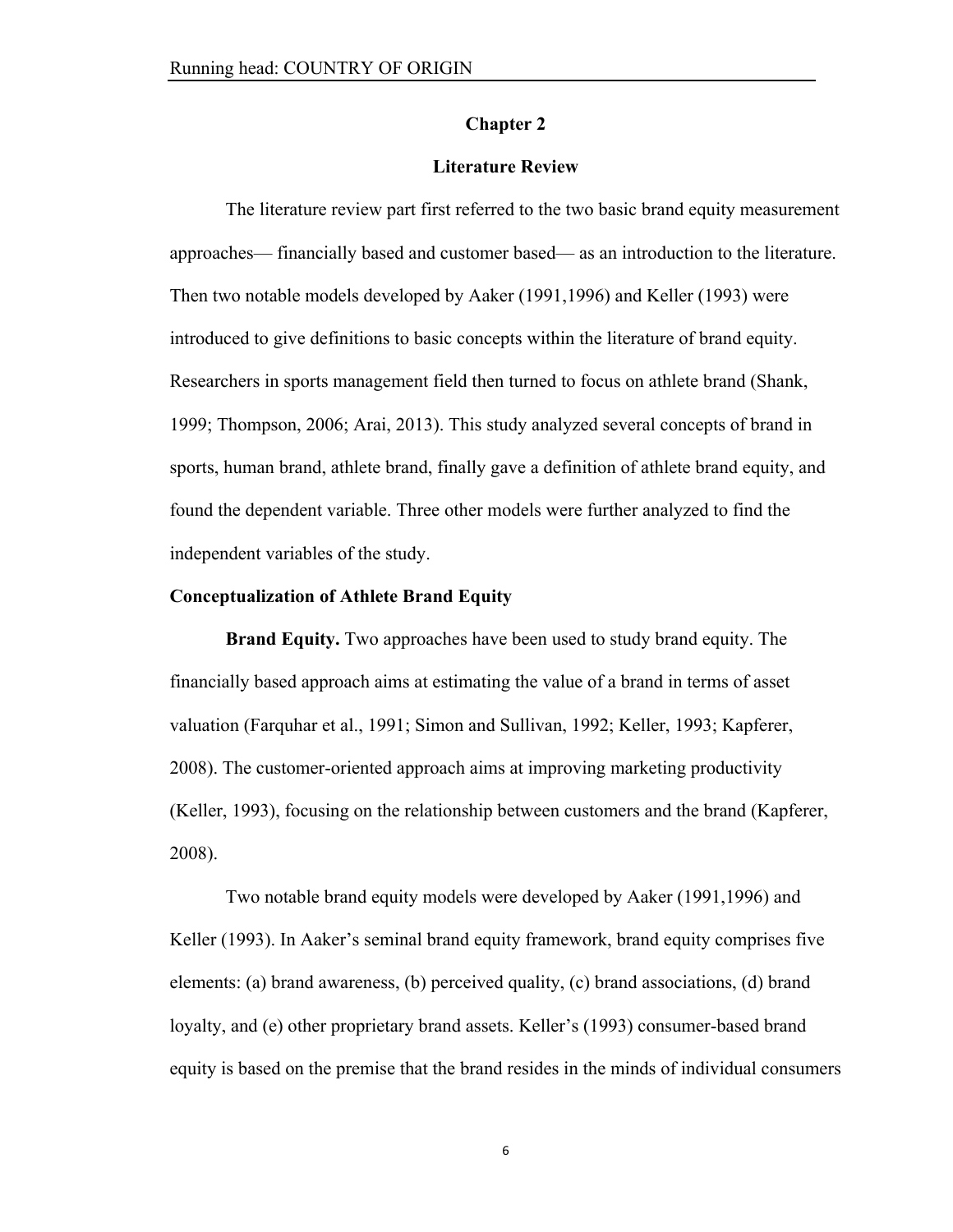as a cognitive construal (Heding, Knudtzen, & Bjerre, 2009) and focuses solely on the brand's relationship with its consumers (Batra, Myers, & Aaker, 1997). In Keller's conceptualization, consumer-based brand equity is "the differential effect of brand knowledge on consumer response to the marketing of the brand" (p. 2), and brand knowledge comprises brand awareness (e.g., brand awareness and recognition) and brand image (i.e., a set of associations linked with the brand's attributes, benefits, or attitudes toward it). As such, consumers' familiarity and knowledge of a brand in terms of favorability, strength, and uniqueness determine a brand's equity.

**Brand.** Brand equity was the focus of both two models that were introduced. To define brand equity, the definition of brand should be given first. A brand is a name, term, design, symbol or any other feature that identifies and distinguishes a good or service from others (Bennett,1988). And Keller (2008) introduced brand as something that has actually created a certain amount of awareness, reputation, prominence in the market place.

**Brand in Sport and Human Brand.** Some researchers in sports management field turned to focus on sports, and defined brand in sport as a name, design, symbol, or other features that differentiates a sports product from the competition (Shank, 1999). Studies then managed to pay attention to human brand with the development of celebrity endorsement, and recognized human brand as any well-known persona who is the subject of marketing communications efforts (Thompson, 2006). As a result of research in human brand and brand in sport, researchers then focused on celebrities who were athletes and regarded them as athlete brands that has established their own symbolic meaning and value using their name, face or other brand elements in the market (Arai, 2013).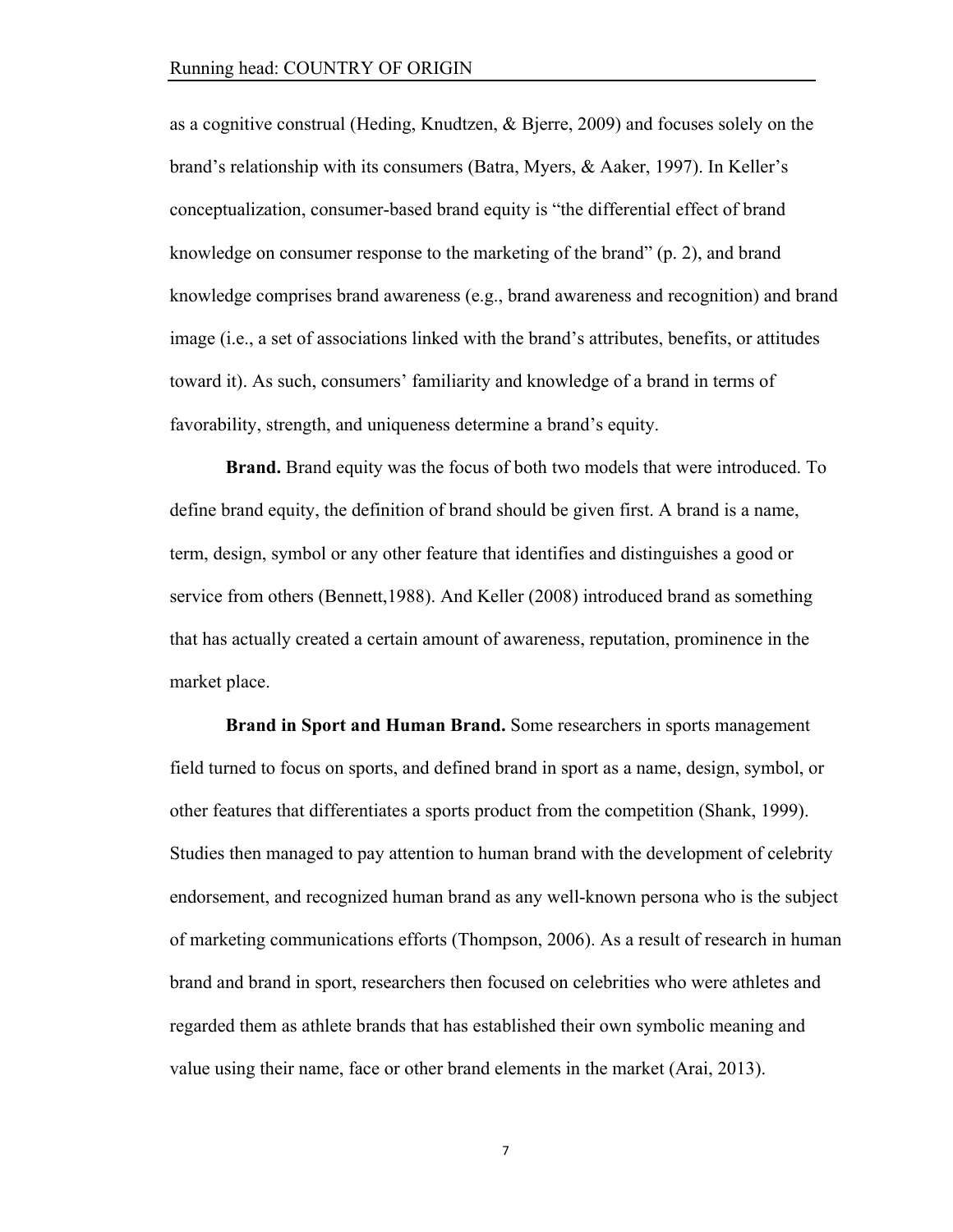The basic concept of brand equity in marketing field is the added value of a brand name or logo contributes to a product or service (Aaker, 1991). However, some studies introduced the consumer-based brand equity as the differential effect of brand knowledge on consumer response to the marketing of the brand (Keller, 1993).

**Athlete Brand Equity.** Studies provided evidence to the preference to adopt consumer-based brand equity in athlete brand equity. Erdogan (1999) introduced several models and their measurements to celebrity endorsement literature based on consumer's perceptions and attitudes towards the celebrity. A conceptual framework for spectatorbased brand equity was introduced to measure sport brand equity (Ross, 2006).

Based on the previous analysis, this paper defined athlete brand equity as: the differential effect of consumer knowledge on consumer response to an athlete brand.

**Country of origin, country of origin effects on brand equity.** Previous literature provided evidence that the consideration of country of origin is important in the field of brand equity (). Both customers and businessmen would have a relative preference over domestic brands if the products are similar (Nagashima, 1970). The national pride most sports fans showed in big events like Olympic Games would agree with the significance of country of origin in their perception over a national team or a certain athlete. Nagashima (1970) defined country of origin image as the image created national characteristics, economic and political back-ground, history, and traditions. The conceptual framework for assessing the country-of-origin influence by Samiee (1994) regarded country of origin effect as the influence on the consumer's decision processes and purchase or relevant behaviors.

**Brand Image, Brand Awareness and Endorsement Value.** To study how to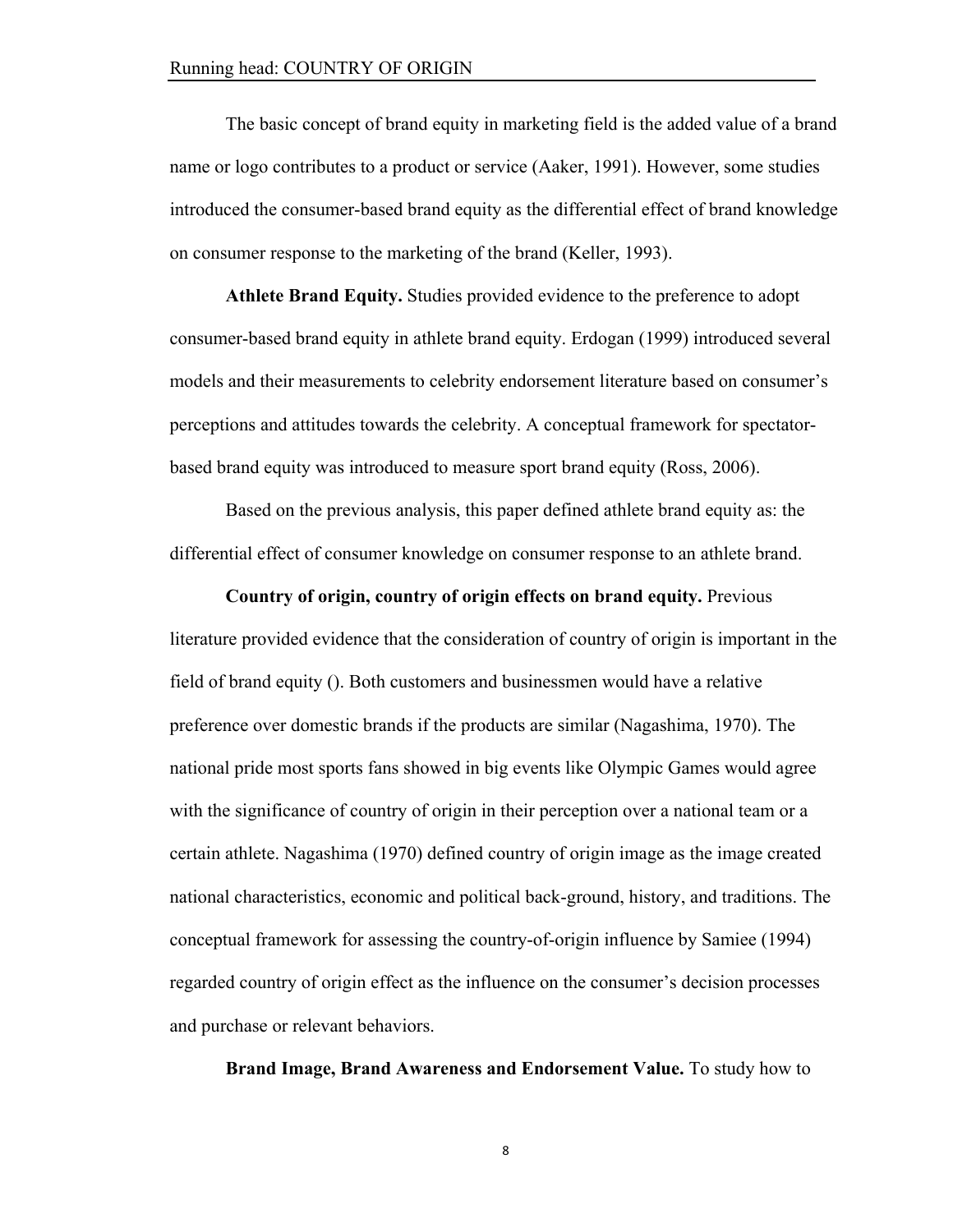predict athlete brand equity, both financially based brand equity and customer based brand equity should be discussed and measured. Brand image and brand awareness are two components of brand knowledge which is customer based brand equity (Keller, 1993). In the sports setting, brand awareness refers to the familiarity of the consumer with the athlete (Gladden et al, 1998). Arai et al (2014) understands brand image as the sport consumer's perception about athlete brand attributes. As a result, brand image and brand awareness should be two dimensions to measure in athlete brand equity. And financially based athlete brand equity could vary with its financial market value of the athlete (Farquhar et al., 1991; Simon and Sullivan, 1992; Keller, 1993; Kapferer, 2008). Figure 1 shows the antecedents and consequences of athlete brand equity in a sports setting. Consumers' perception of athlete brand equity leads to their brand loyalty and purchase behaviors. While for endorsees, the perception or estimation of athlete brand equity help them make the endorsement decision. Thus, the endorsement value of the athlete can represent financially based brand equity. To make a conclusion, athlete brand equity (brand image, brand awareness), and endorsement value are two dependent variables of the study.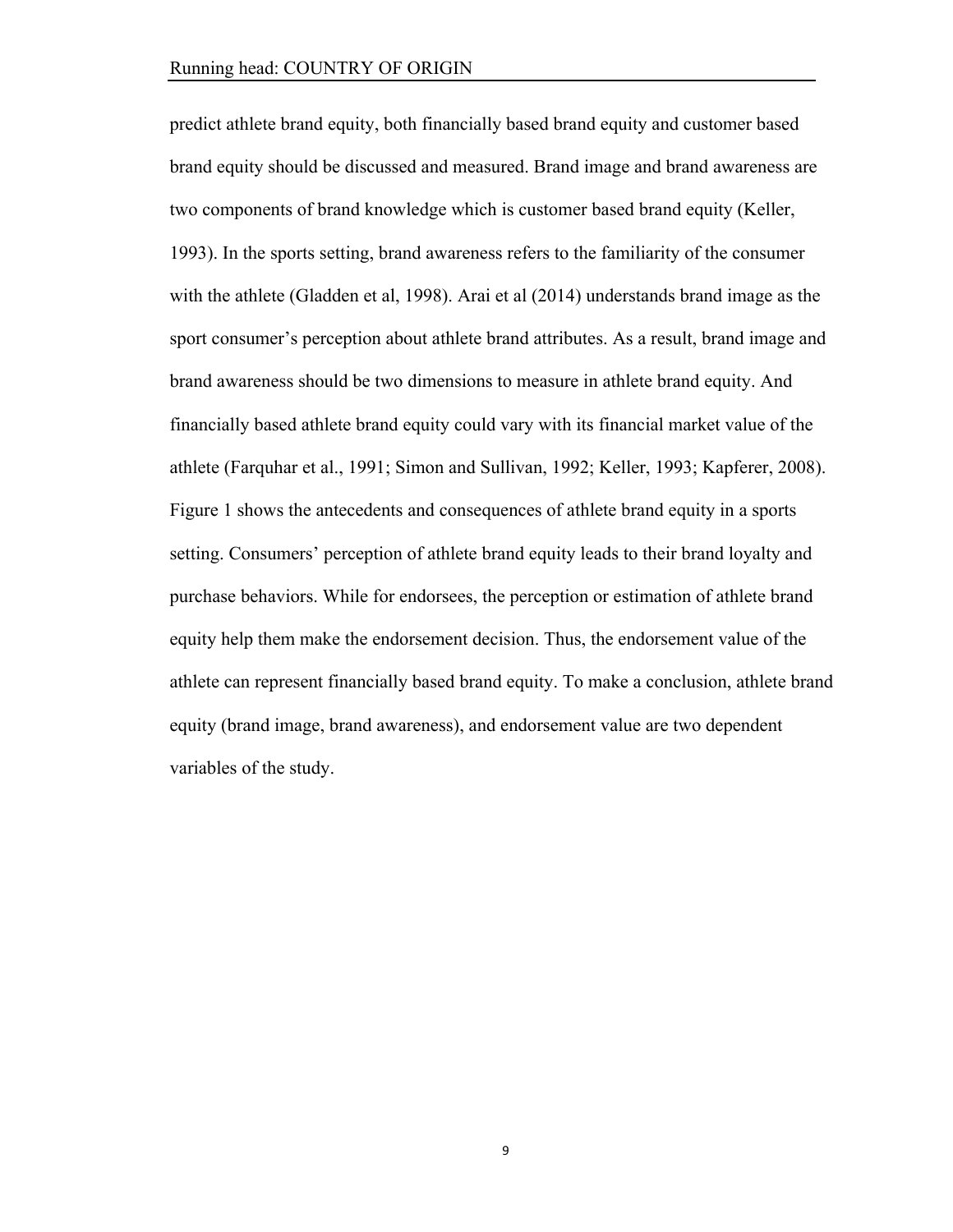

**Endorsement Value Model** 

# *Figure 1 Endorsement Value Model*

#### **Measurement Models of Athlete Brand Equity**

Both Aaker's and Keller's models have been the frequently adopted or adapted in sport brand equity and athlete endorsement research. Spry et al (2011) combined associative network memory model from cognitive psychology and brand signaling theory from information economics. Their study explained the relationship between endorser credibility and brand equity. Based on the premise that intangible human brands have a brand personality just like tangible brands (Carlson & Donavan, 2013), Carlson and Donavan (2013) formulated a Conceptual Model of Athlete Identification (MAI) to measure the brand personality of athletes, which is considered as the non-product-related attributes of brand association (Keller, 1993). Based on the premise that product-related attributes are linked to desirable benefits for the consumer, Arai et al (2014) focused on product attributes to build up a Model of Athlete Brand Image (MABI), which suggests three dimensions (e.g. attractive appearance) of athlete brand image and ten sub dimensions (i.e. physical attributes). And a scale of athlete brand image was developed to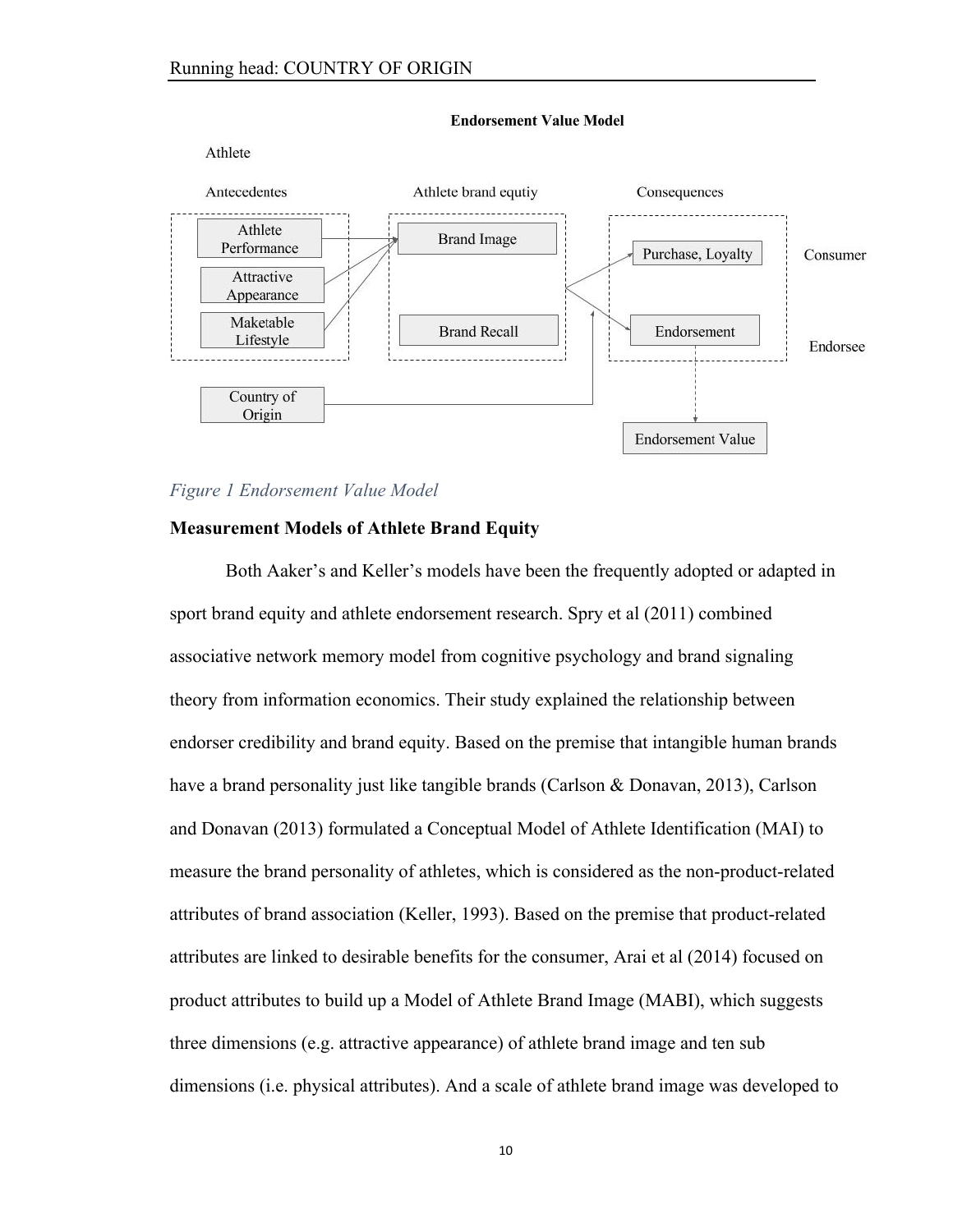assess the brand image dimensions of individual athletes (Arai et al, 2014)

According to Figure 2., brand image and brand awareness are two components of athlete brand equity. The scale of MABI gives enlightenment to the measurement of brand image. Thus, the conceptual model and measurement from Arai et al (2013; 2014) is preferred here. These previous studies primarily used a psychometric approach to evaluate consumer based athlete brand equity. The current study will utilize similar psychometric approach to measure consumer's attitude towards athlete brand.

Studies also stated that country of origin has impact on brand equity (Yasin et al, 2007; Sanyal & Datta, 2011). Yasin et al (2007) regarded country of origin as a cue that form beliefs which consumers utilize to evaluate about the brand equity of a product. Sanyal & Datta (2011) argued that country of origin has a significant influence on brand equity.

In these studies, psychometric approaches are also used to measure country of origin and athlete brand equity. The current study will adopt econometric approach to measure consumer's attitude towards athlete brand.

In the general analysis, the literature of athlete brand equity focuses on the three variables in MABI (Arai et al, 2013): athlete performance, attractive appearance, and marketable lifestyle. Carlson & Donavan (2013) used terms like brand personality and prestige, which could be regarded as a combination of athlete performance and attractive appearance; and distinctiveness was most likely to describe marketable lifestyle. Spry et al (2011) adopted expertise and trustworthiness to discuss athlete performance; and attractiveness was likely to be a combination of attractive appearance and marketable lifestyle. Thus, athlete performance, attractive appearance, and marketable lifestyle are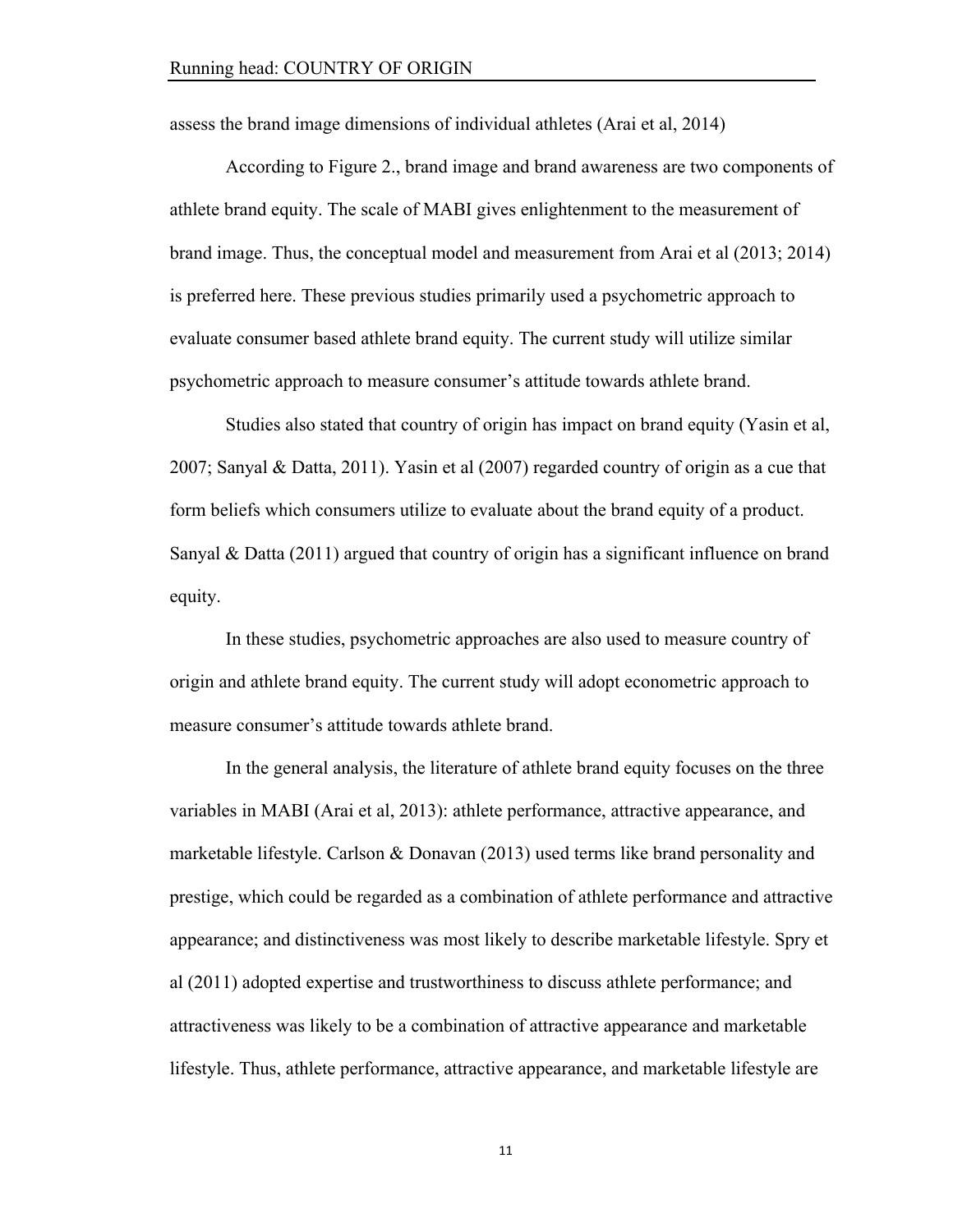the three independent variables of the study. Country of origin is the moderator in this study.

**Athlete Performance**. Athlete Performance means the evaluation from customers on athlete performance on-court. Athlete expertise, competition style, sportsmanship and rivalry are four dimensions of performance (Arai et al, 2013). Athlete expertise refers to consumers' perception on the on-court performance of the athletes, and is a common variable in literature (Spry et al, 2011). Competition style focuses on the on-court playing style of the athlete. Carlson & Donavan (2013) used successful and tough to measure expertise and competition style. Rivalry is the perception on the competitions inside the sports league, and the competition that the athletes are facing. Sportsmanship discusses the evaluation of the ethical behaviors of athletes. Spry et al (2011) used trustworthiness, and Carlson & Donavan (2013) used prestige to measure the same variable.

**Attractive appearance.** Physical attractiveness means the physical favorability of customers towards the athletes. Attractive appearance, body fitness, and symbol are introduced as three items in attractiveness (Arai et al, 2013). Attractive appearance considers whether the athletes have good looking or not. Body fitness indicates whether the athlete's body matches with his or her sports or not. Symbol refers to an athlete attractive unique personal fashion style.

**Marketable Lifestyle**. Distinctiveness shows customers' perception on the uniqueness of the athlete's off-court life. Arai et al (2013) treated life story, role model and relationship effort as three items in marketable lifestyle. Life story is the story of the athlete off-court, and may reveal the athlete's personal value. Role model discusses the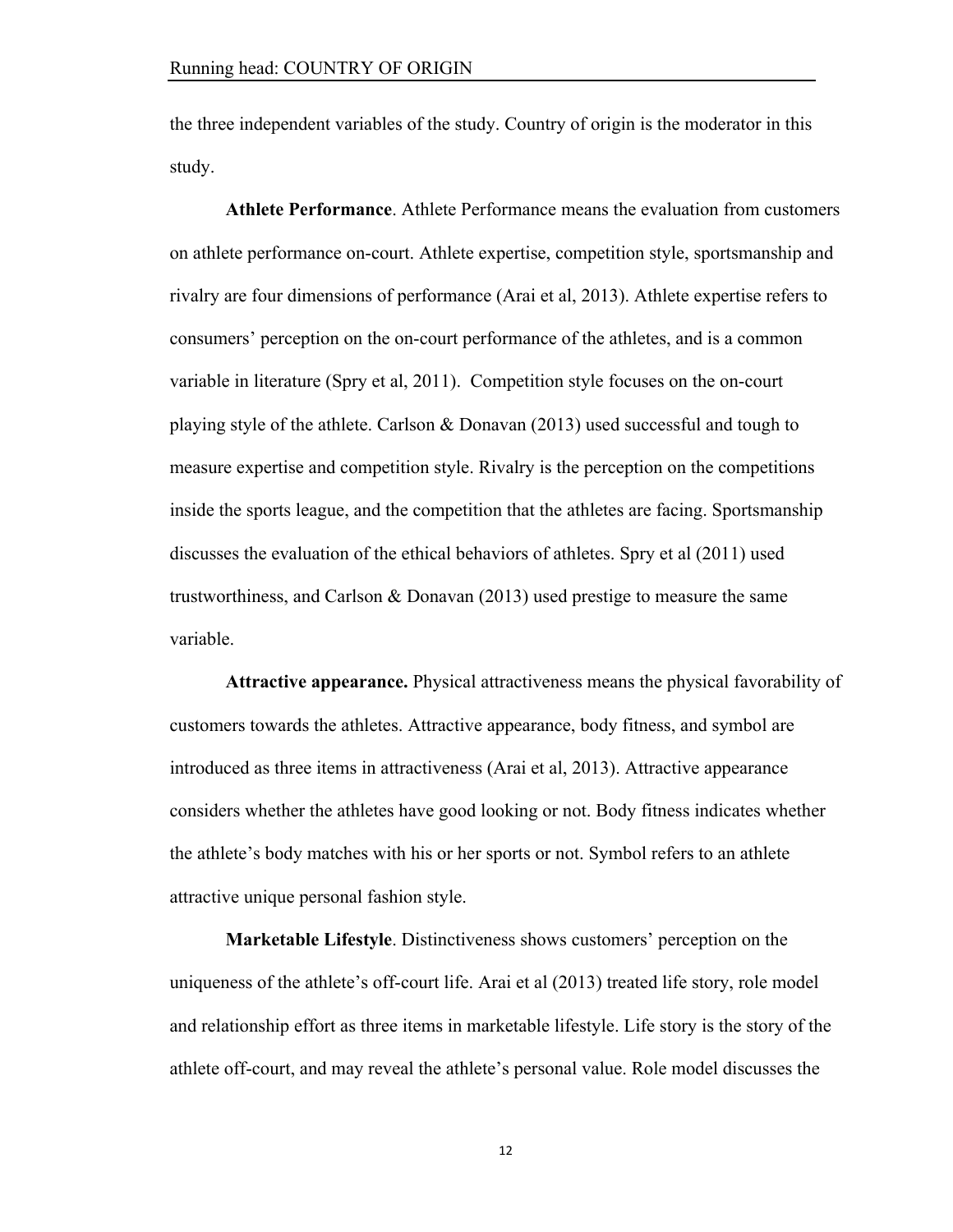society treats the athlete worth emulating. Relationship effort focuses on the positive attitude that the athlete interacts with fans, sponsors and media.

**Country of Origin**. Previous literature provided evidence that the consideration of country of origin is important in the field of athlete brand equity. Dichter (1962) was the first researcher to weigh the importance of country of origin in the field of marketing as he pointed out that nationalism would play a major role in advertising in international markets. Nagashima (1970) found that both customers and businessmen would have a relative preference over domestic brands if the products were similar. Consumer ethnocentrism would give explanation to customers' preference over endorsees from their country of origin than other nations (Chao et al, 2005). The national pride most sports fans showed in big events like Olympic Games would agree with the significance of country of origin in their perception over a national team or a certain athlete.

With the significant role of country of origin on athlete brand equity, a literature review of country of origin and the effect of country of origin would be imperative. Studies indicated that consumers would evaluate products and endorsees from their home countries more preferred than those from foreign countries (Nagashima, 1970; Chao et al, 2005). Han & Terpstra (1988) defined country of origin as the originated countries. Country of origin was also defined as the country where product or brand is located (Phau & Prendergast, 2000)

Bilkey  $\&$  Nes (1982) argued the effect of country of origin had salient influence on the consumer's' evaluation on the products. Nagashima (1970) defined country of origin image as the image created national characteristics, economic and political background, history, and traditions. This paper would define country of origin of the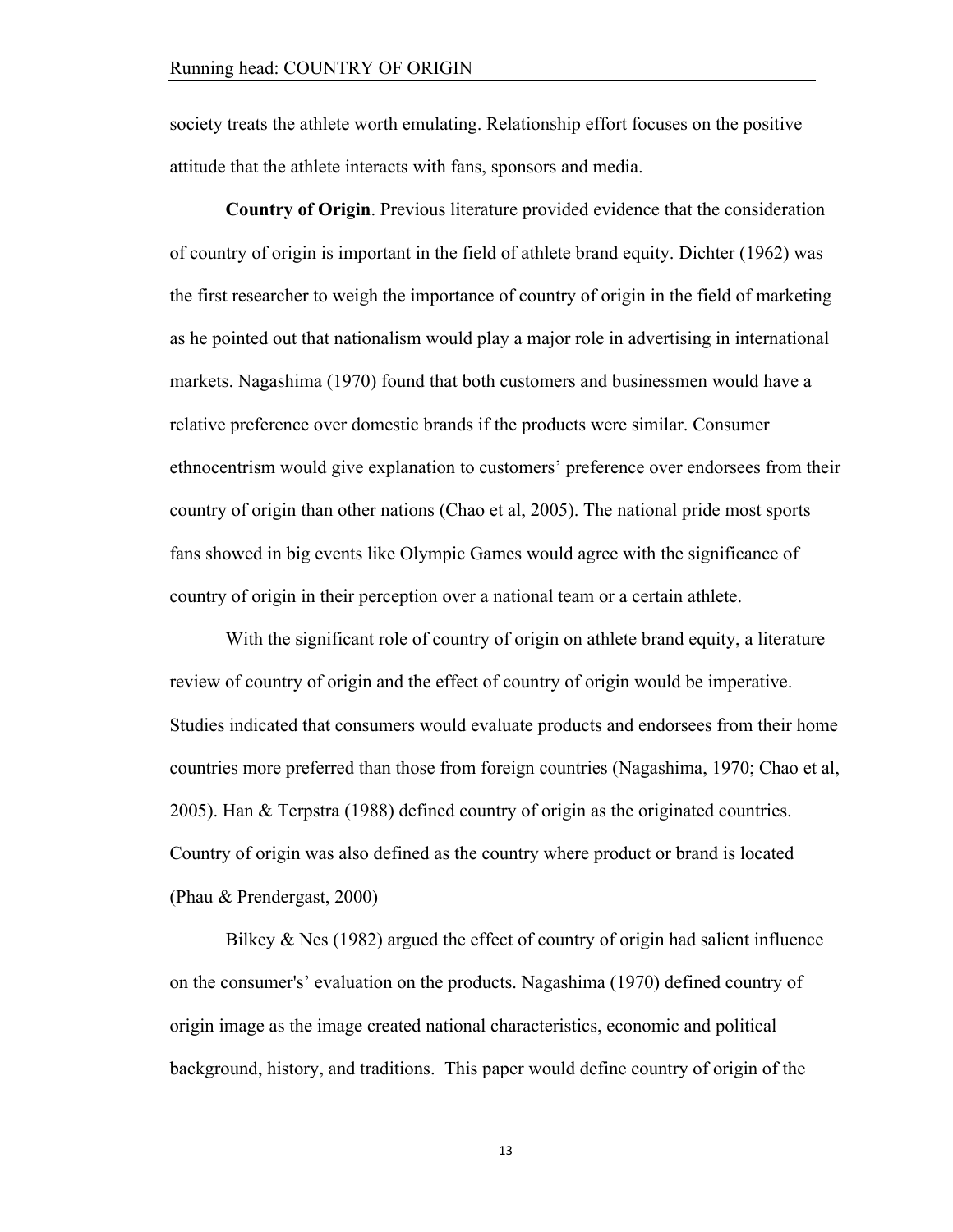athlete as the country where the athlete was born.

Studies that adopted econometric methods to measure financially based brand equity all showed a preference to consider market size (Aaker, 1996; Simon & Sullivan, 1993; Ailawadi et al, 2003). Hsieh (2002) argued the economic affordability in consumption of consumers was heavily influenced by a country's economic development status, and she adopted market size to measure such status. The literature provided evidence that market size should be considered in the measurement of country of origin when measure financially based athlete brand equity.

#### **Hypotheses**

Based on the basic theoretical framework of this study, there are four hypotheses (demonstrated by Figure 2). While athlete endorsement value will be used to represent athlete brand equity, the direct relationship between athlete endorsement value and athlete brand equity should be tested. Thus, the first hypothesis is formulated:

H1: Customer based athlete brand equity has direct effects on athlete endorsement value.

Having tested the direct effects of athlete brand image on athlete endorsement value, some other variables that have direct effects on athlete brand image were controlled to test their relationship. And then other hypotheses are created:

H2: Country of origin (COO) has direct effects on the correlation of athlete brand equity (ABE) and athlete endorsement value (AEV).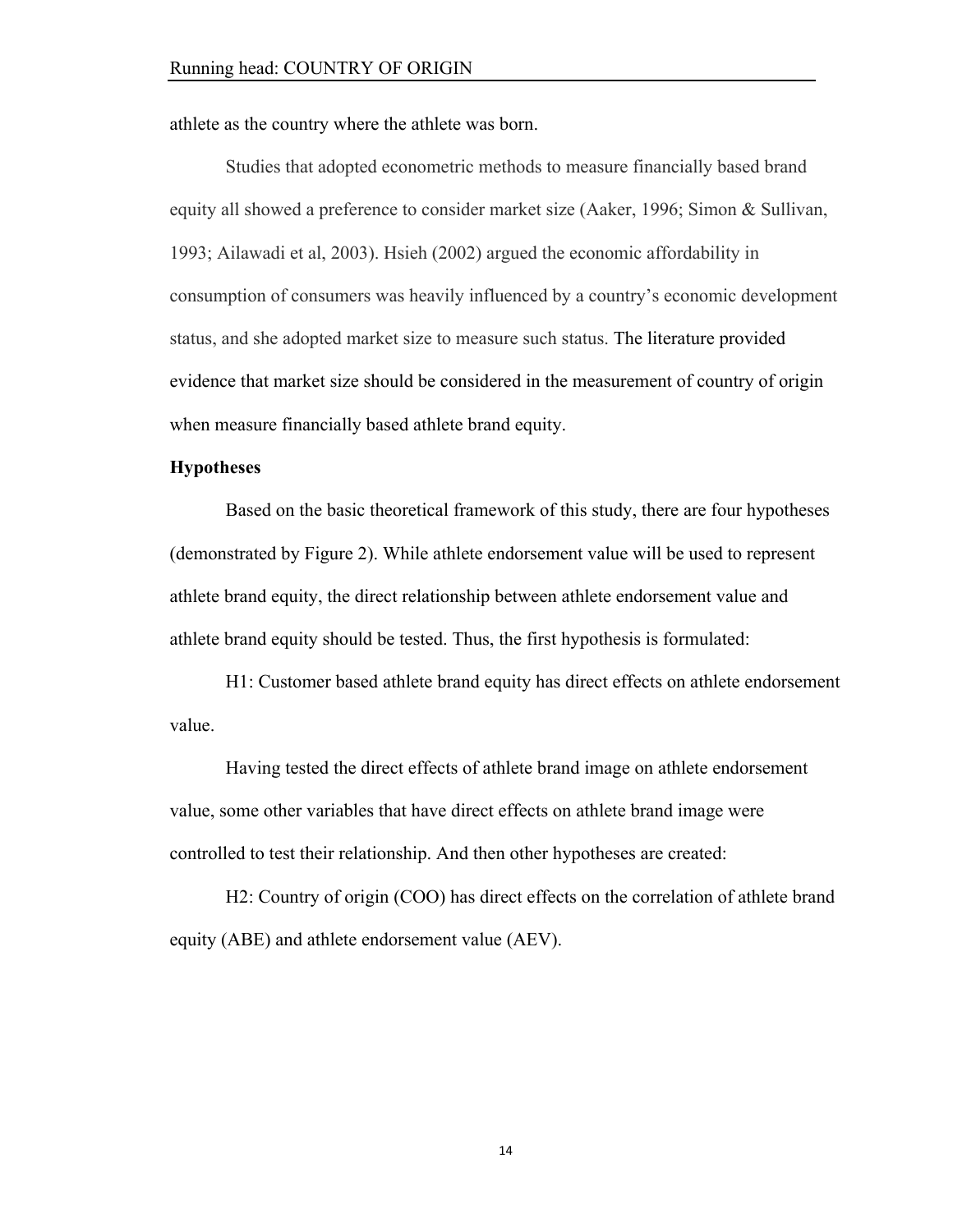

#### **Athlete Brand Equity Model**

# *Figure 2 Athlete Brand Equity Model*

Hypothesis 2 will test the moderating role of country of origin on the correlation between athlete brand equity and athlete endorsement value. Hypothesis 2 is used to test the effect of market size on the correlation between athlete brand equity and athlete endorsement value.

#### **Summary**

In previous literature of athlete brand equity, there was no accurate definition of athlete brand equity, thus this paper gave a definition that focused on consumers' perception on the brand image of an athlete. Under such definition and discussion of literature, this study recognized its two dependent variables— athlete brand equity (brand image and brand awareness) and endorsement value. With further analysis of three measurement models in athlete brand equity, the three independent variables— athlete performance, attractive appearance, marketable lifestyle, and one mediator— country of origin were discussed. This study also emphasized on self-brand connection and market size which had effects on the correlation of country of origin and athlete brand equity.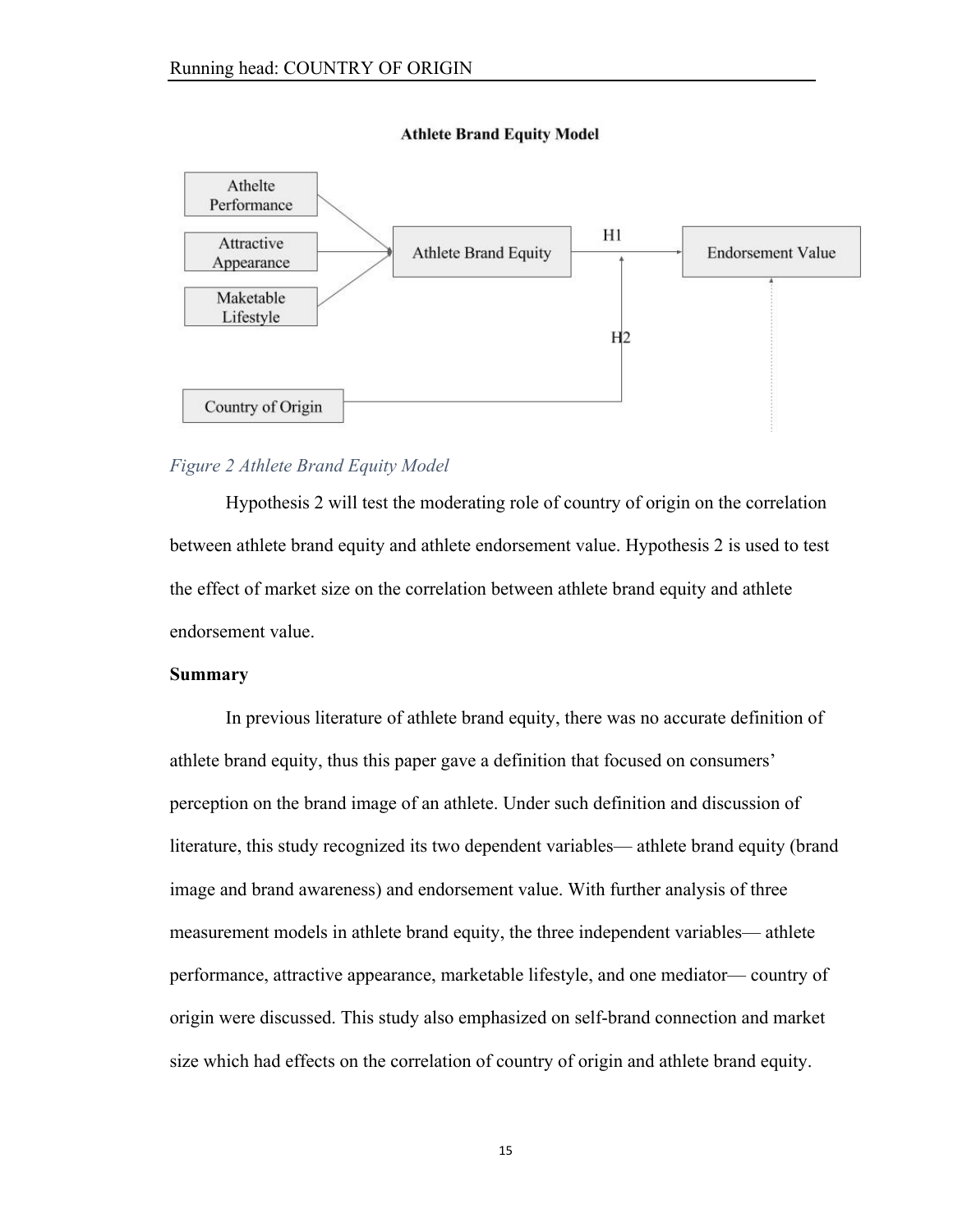# **Chapter 3**

#### **Methodology**

The population of this study is the sport customers in the United States. the sample of this research will adopt expert sampling, which is a convenience sampling method and choose 50 Sport Administration students from University of New Mexico (UNM) as its sample or panel of experts. The representative of this expert sample is not an issue, as Lynch (1982) argued that heterogeneity of homogeneous samples could enhance experimental predictions and reduce systematic violations of the theory. Considering the moderator of this study, the sample would be suitable with students from different countries of origins to participate in the study to make it more representative.

This study adopted the following five steps to conduct the research: (1) the athlete selection,  $(2)$  the item selection  $(3)$  the test-retest  $(4)$  main survey  $(5)$  the data analysis procedure.

#### **Athletes Selection**

This research will rely on data from Openhorse and Forbes on the *Top 100 Highest-paid Athletes in 2016* and will include all 100 athletes to its athlete pool. The data of Forbes only includes athletes active during the last 12 months from 2015-2016. "Forbes earnings figures include all salaries and bonuses earned between June 1, 2015 and June 1, 2016" (Weber, 2016). The endorsement value is an estimate of sponsorship deals, appearance fees and licensing income for the 12 months based on conversations with dozens of industry insiders.

Quantitative information of endorsement value, as well as quantitative information of country of origin (e.g. GDP, population, sport) will be gathered from the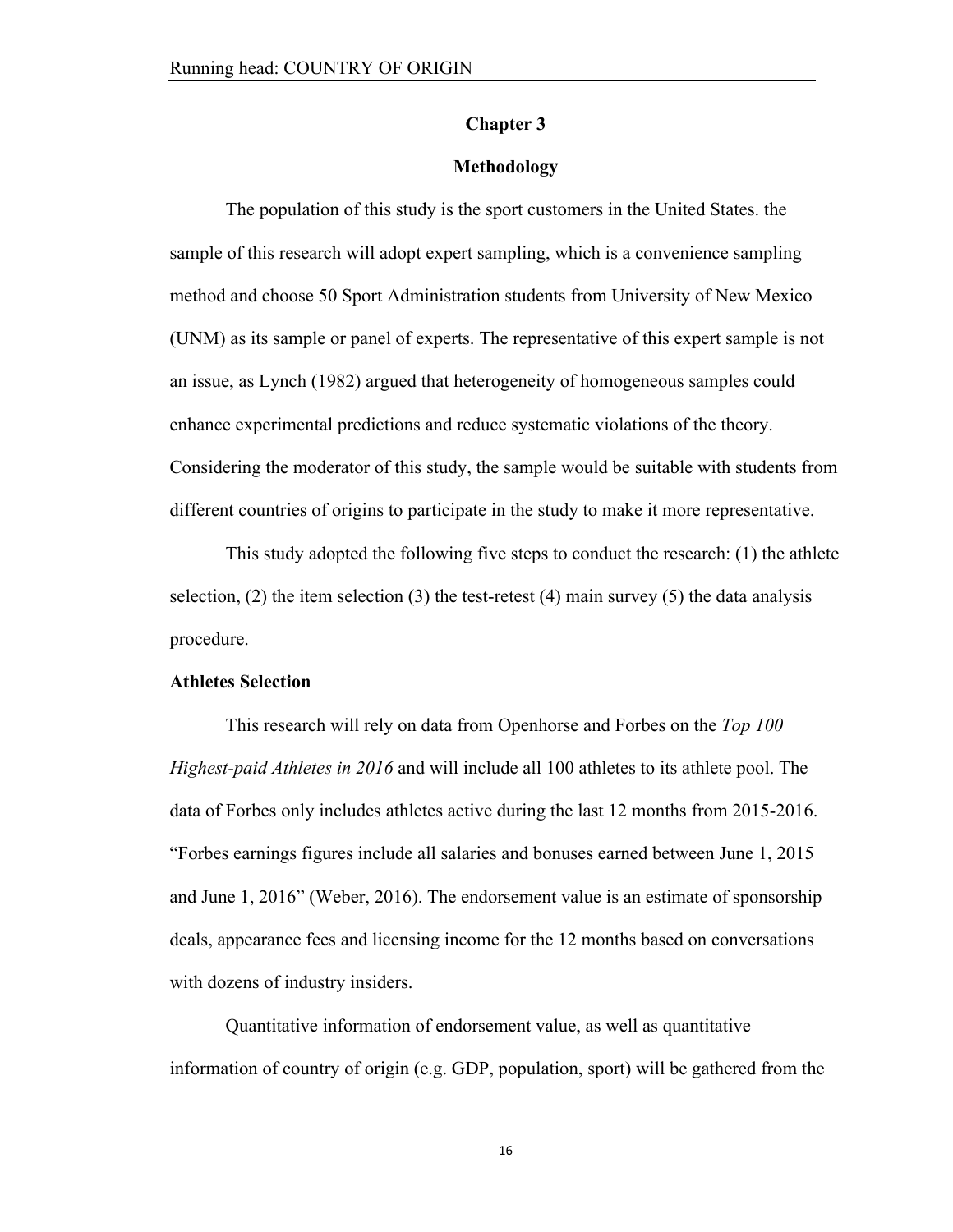data of the *Top 100 Highest-paid Athletes in 2016.*

#### **Item Selection**

The validity and reliability of Scale of Athlete Brand Image (Arai et al, 2014) had been tested in published literature, thus this study had directly applied this scale to measure athlete brand equity. Arai et al (2014) suggested that SABI consist of 30 items. The instruments of athlete performance are participants answers to their perception of the athlete's performance on the athletic expertise, competition style, sportsmanship and rivalry. The questions on physical attractiveness, symbol and body fitness will be asked to measure attractive appearance. Marketable lifestyle will be measured based on questions on life story, role model, and relationship effort. However, according to our research design, one expert group would have to evaluate on 15 athletes. If we would still have 30 questions, our survey would be a huge burden to the experts, which could influence their evaluation and could lead to problems in our results. To prevent this study from such problems, we decided to simplify the questionnaire. This study chose 10 out of 30 items of ten dimensions to form the new survey.

The ten items were originally selected because they had the highest correlation scores among 30 items from 10 sub dimensions of SABI. However, after discussions with three Sport Administration professors from a Southwestern university, this study found some of the items with top correlation scores had misleading words or phrases. Thus, this research invited the three Sport Administration professors to form a group of experts and choose 10 items from the items pool. The 10 items were as follows: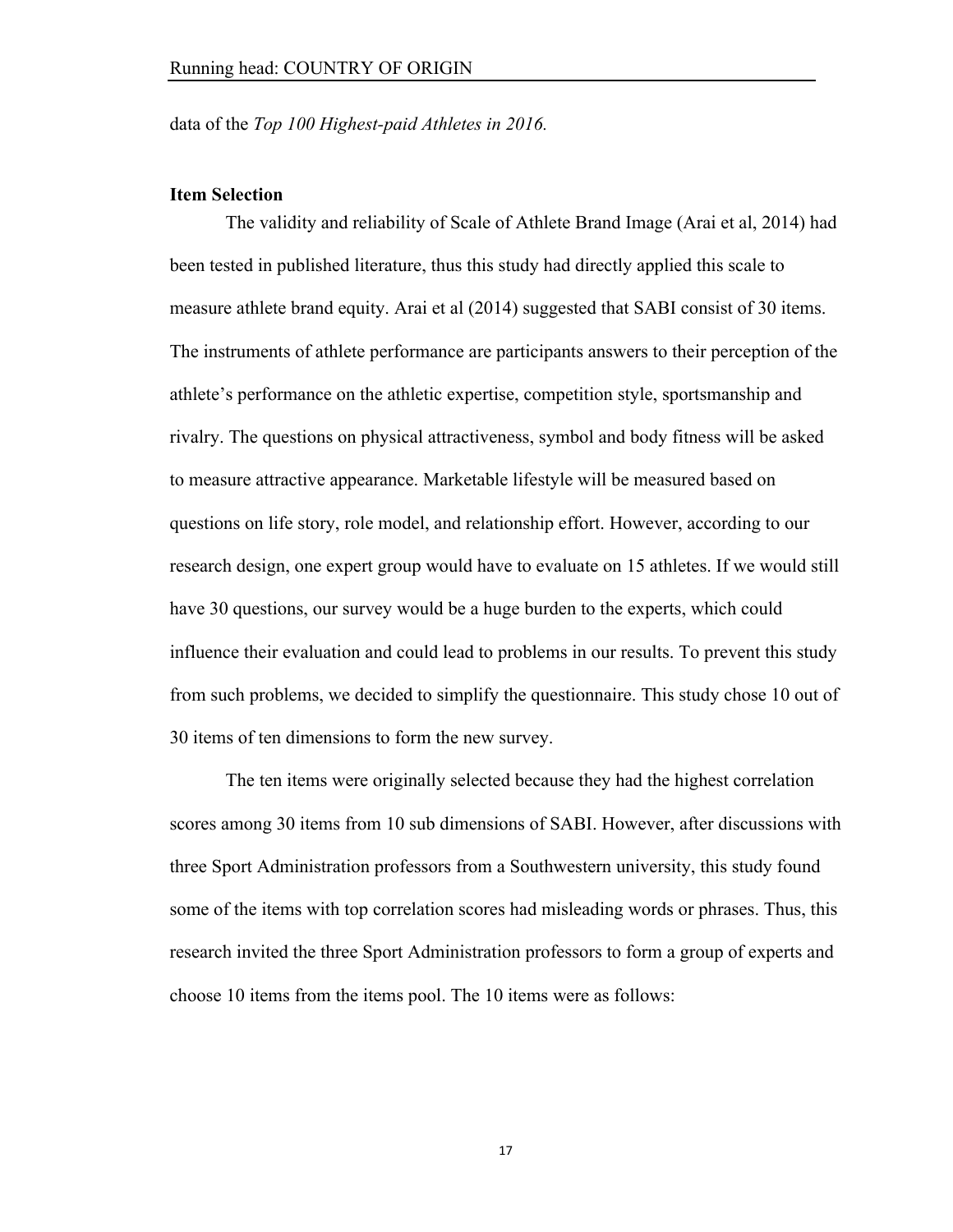# *Table 1. Factors and items*

| Factor                  | Item                                                               |
|-------------------------|--------------------------------------------------------------------|
| Athletic expertise      | The athlete is a dominating player in his/her sport.               |
| Competition style       | The athlete's competition style is distinctive from other players. |
| Sportsmanship           | The athlete shows respect for his/her opponents and other players. |
| Rivalry                 | The athlete does well against his/her major rival.                 |
| Physical attractiveness | The athlete is physically attractive.                              |
| Symbol                  | The athlete's private fashion is attractive.                       |
| Body fitness            | The athlete's body fits to the sport.                              |
| Life story              | The athlete has a dramatic personal life.                          |
| Role model              | The athlete is good role model for others.                         |
| Relationship effort     | The athlete is responsive to fans.                                 |

### **Main Survey**

**Survey Design.** A questionnaire was designed for our main survey with 10 items on three independent variables that were discussed in the literature review. The questionnaire began with one sentence that suggested the basic information of one athlete including name, sport and country of origin.

The second part of the questionnaire came with one question on brand awareness. The experts were asked to give information of their familiarity of the athlete. Five-point Likert-type scale was adopted here, 1 represented that the experts had the most familiarity of the athlete. "5" means the participants have the least familiarity of the athlete. The experts were also asked to skip the questions and jump to the next athlete if they were not familiar with the athlete at all.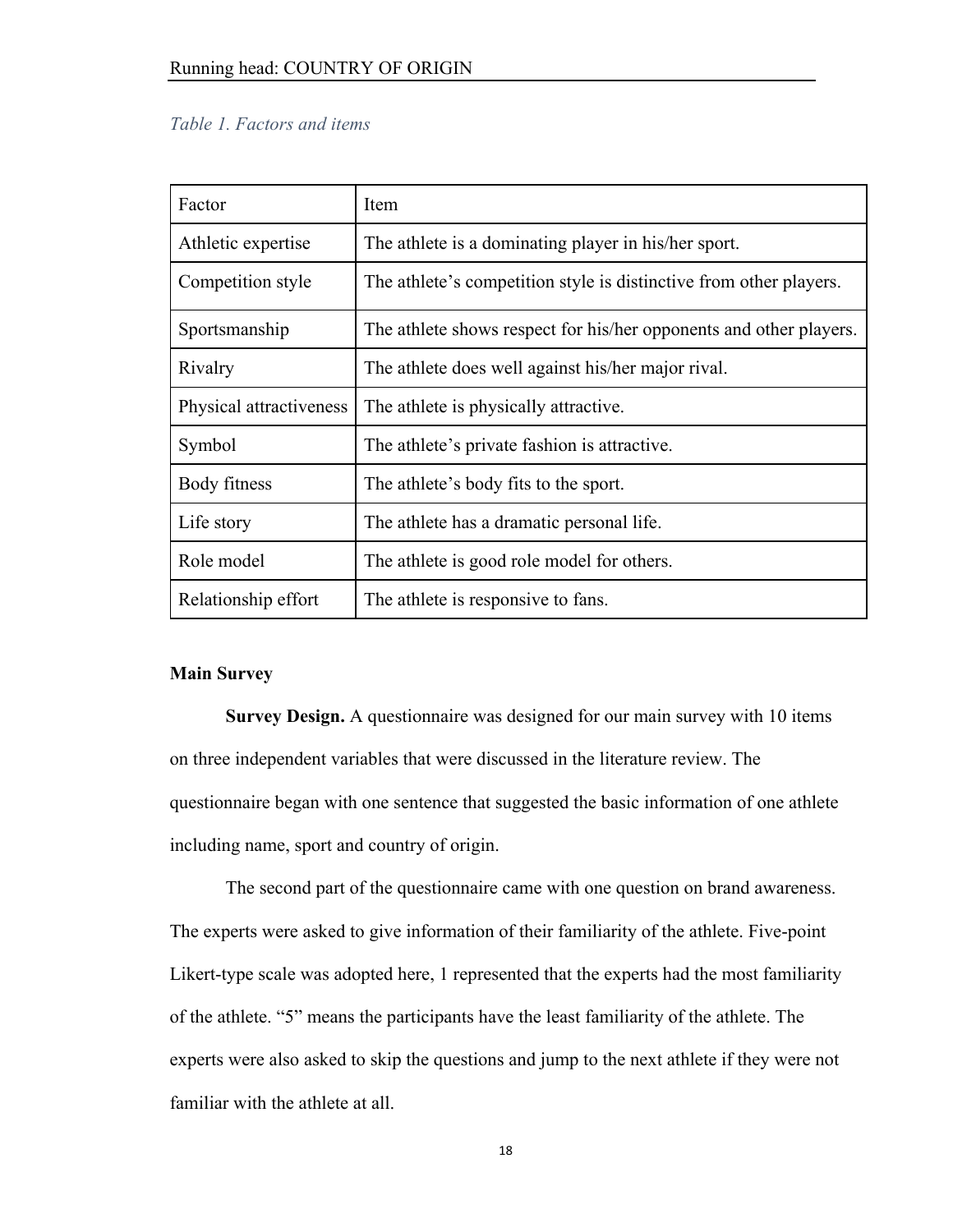The third part of the questionnaire in this study focused on 10 items based on the independent variables introduced in the literature review. Seven-point Likert-type scale ranging from strongly disagree to strongly agree will be used to measure the answers of participants. Quantitative information on the moderator, and dependent variable will also be gathered with the instruments.

**Panel of experts**. Keller (1993) suggested that brand equity existed only when consumers were familiar with the brand. In consideration of such fact, we decided not to use normal college students, but a panel of experts who were quite familiar with athletes and sports. Another reason was we found that in our test and retest, the favorite athletes that the participants selected only occupied a relatively low percentage of the 100 athletes. Our panel experts consist of 23 HESS students. All the experts were randomly assigned into 7 groups. The representative of this expert sample was not a big issue, as Lynch (1982) argued that heterogeneity of homogeneous samples could enhance experimental predictions and reduce systematic violations of the theory.

**Demographic Information of Panel of Experts**. 14 (60.9%) of the experts were still or used to be collegiate athletes. Of the experts who recognized themselves as collegiate athletes, 84.6 % competed in baseball, basketball, football, and track, which were four sports from our athlete pool. 15 (65.2%) of the experts had working experiences in sport organizations. Only one of all the 23 experts was not an athlete or had not work in sport organizations.

12 (52.2%) of the experts strongly agreed that they were sport fans, 10 (43.5%) agreed and only one disagreed to be a sport fan. 21 (91.3%) of the experts had attended at least one sport event this year. 47.8 % of the experts would track sport news on TV, radio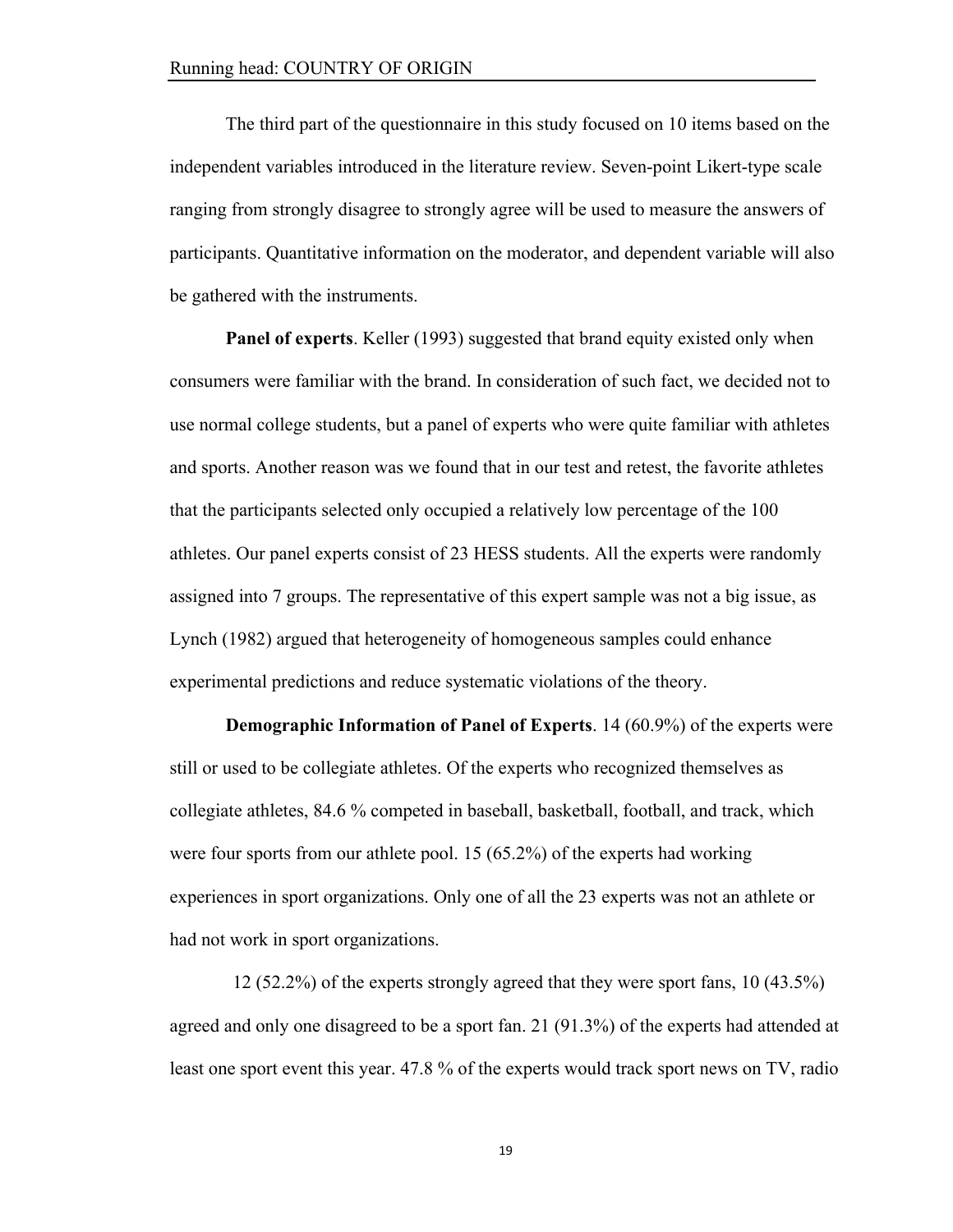and newspapers daily. 69.6% would check sport news via social media daily. 65.2% would talk with their friends about sports daily.

**Data collection.** Country of origin was measured by market size. GDP per capita was adopted here to measure the market size of each country. The data was from World Bank on *2015 GDP Per Capita* (World Bank, 2016). This survey chose one research design class, and invited all the students to participate in the survey as our panel of experts. The experts were then introduced about this study, and were randomly assigned into 7 groups. The groups would be required to discuss and provide their group scores of the survey questions of 15 randomly selected athletes.

# **Data Analysis**

An empirical model will incorporate our controlled variables which have not yet discussed in sport management literature. The focal model to be estimated is:

 $AEV=\alpha+\beta$  x +u

where ABE is an athlete endorsement value. x is the vector of independent variables, including athlete performance, physical attractiveness and marketable lifestyle.  $\alpha$  refers to the effects of country of origin, while u is the influence of athlete brand equity. The AEV will use data from Openhorse and Forbes on the *Top 100 Highest-paid Athletes in 2016*, as well as the psychological data gathered from the survey. Finally, regression analysis will be conducted using SPSS 24.0.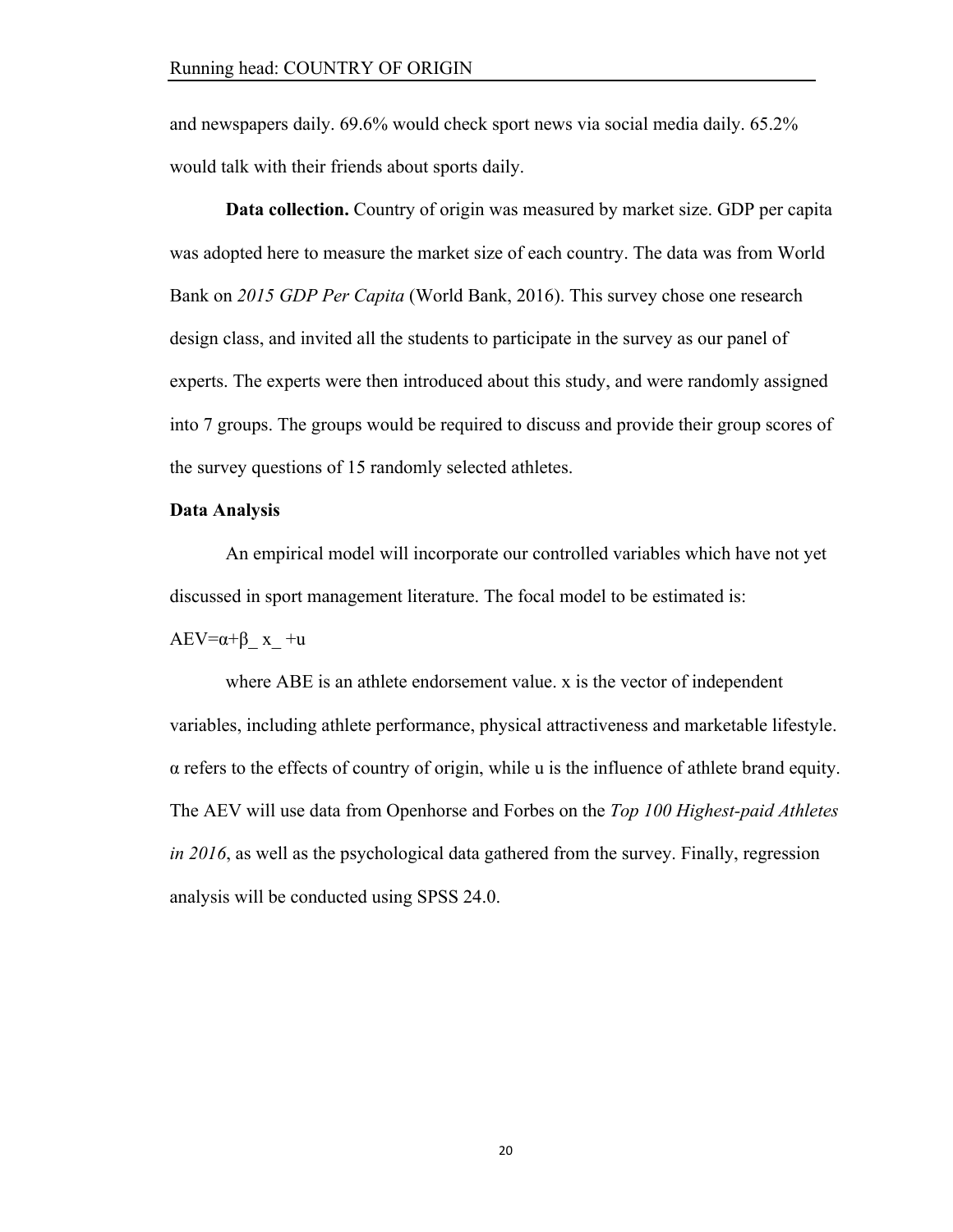# **Chapter 4**

# **Results**

The collected data was first subjected and coded in SPSS 24.

# **Descriptive Analysis of Athletes**

For this study, the target analysis sample is the top 100 paid athletes from Forbes list. Of all the 100 athletes, 98 percent are male, and 2 percent are female. 65 percent are from United States. The athletes are aged from 23 to 46. The average age is 31.38 years old. The majority age of the athletes is 28 years old (15%), 27, 29 and 31 (all 10%). 90 percent of the athletes are still active on court, 5 percent retired before June, 2016, and the other 5 percent are retired after June, 2016.

Figure 3 showed the athletes come from 23 different countries. The majority countries where the athletes come from are United States (65%).



*Figure 3. Percentage of Country of Origin of Athletes*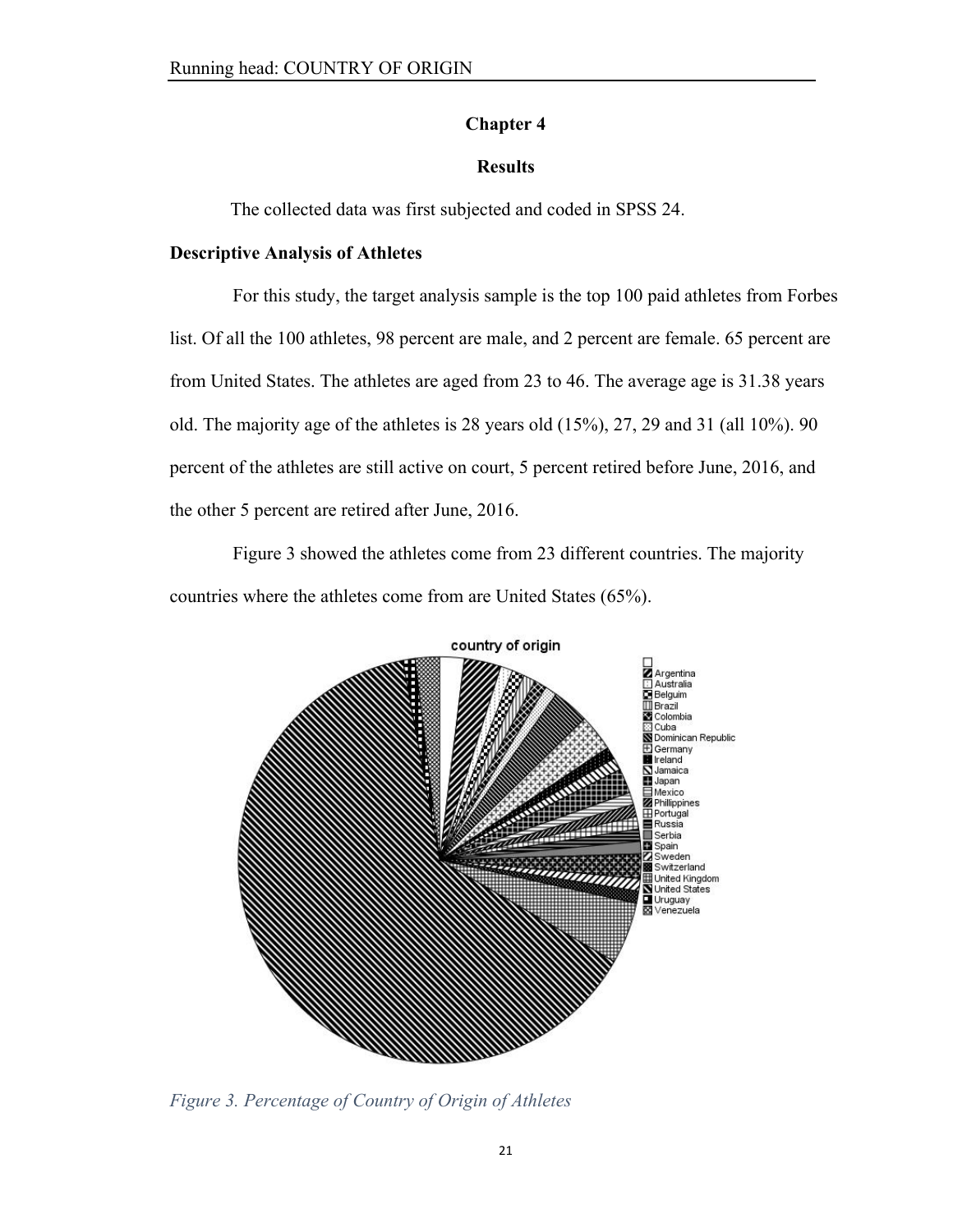The average population of these 23 nations in 2015 was 62,930,622. The country with lowest population in 2015 was Jamaica  $(2,793,335)$ , the country that had the largest population was United States (321,418,820). The data on 2015 GDP from World Bank missed the value for Venezuela. The average GDP of these 23 nations was \$1,772,213,040,285 in 2015. The country with lowest GDP was Jamaica (\$14262190323), the highest was United States (\$18,036,648,000,000).

Figure 4 suggested the athletes come from 10 different sports. 26 percent are from baseball, 18 percent from basketball, 21 percent from football.





The average of the endorsement value of the 100 athletes is 9,240,600 dollars. The highest player Roger Federer earned \$60,000,000 via endorsement from June 2015 to June 2016. The lowest player in the list was Anthony Castonzo (\$35,000).

The panel of experts skipped 20 athletes (55% US, 45% Non-US) that they were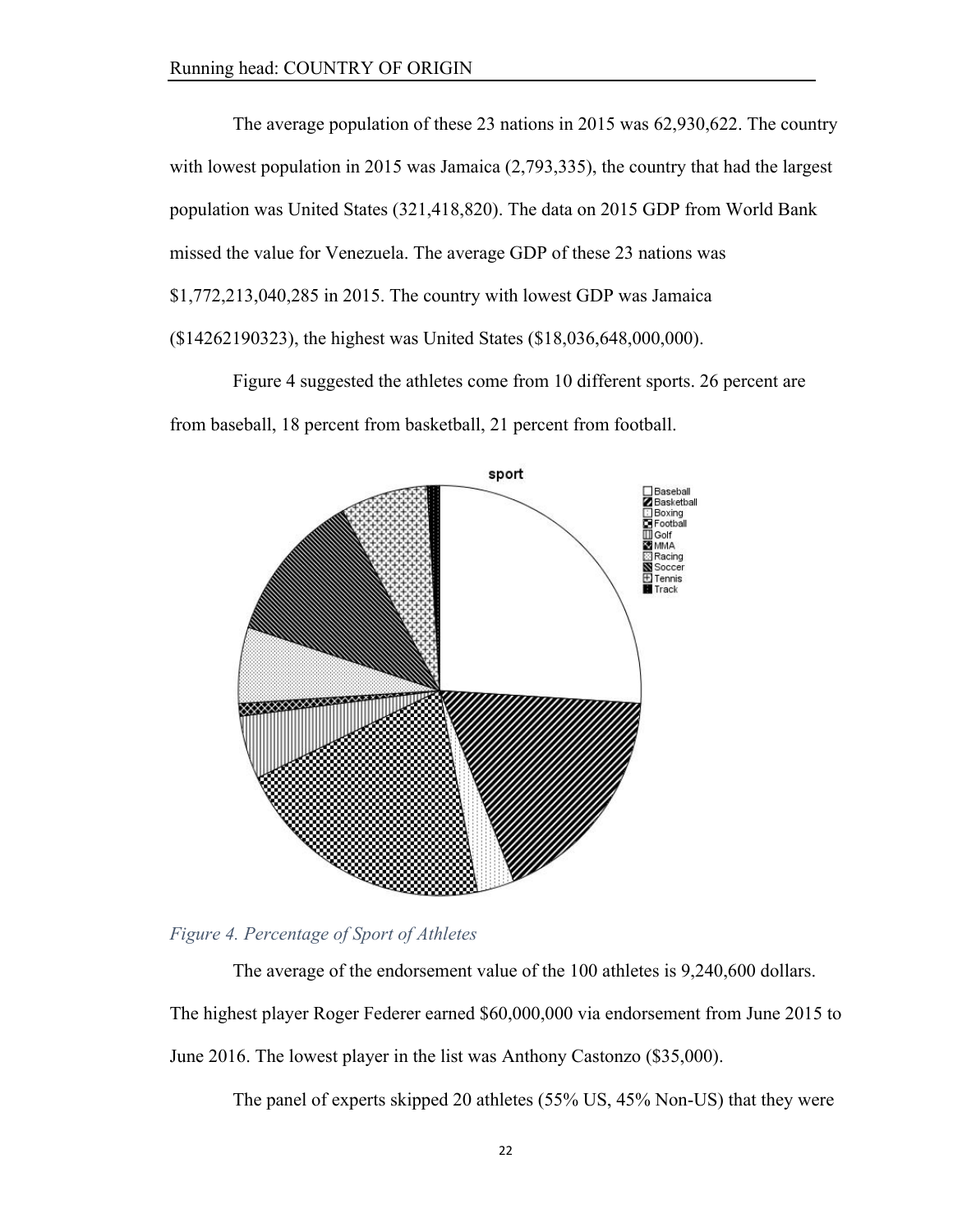not familiar with at all.

### **Regression Analysis**

As discussed in the methodology part, this study did multiple regression analyses to examine the relationship between endorsement value and various potential predictors. Table 2 showed the Pearson correlation coefficients results on endorse, sport, athlete performance, attractive appearance, marketable lifestyle, and GDP. Endorsement value was centered as c\_endorse. c\_endorse=endorse/100,000. GDP per capita was centered as c\_gdppc, c\_gdppc=gdppc/10,000.

*Table 2. Correlations of Predictors and DV*

|           |         |         |       |       |         | O    |
|-----------|---------|---------|-------|-------|---------|------|
| c endorse | 1.000   |         |       |       |         |      |
| c_gdppc   | $-.100$ | 1.000   |       |       |         |      |
| per       | .326    | $-219$  | 1.000 |       |         |      |
| app       | .123    | $-.092$ | .280  | 1.000 |         |      |
| ls        | .174    | $-.066$ | .187  | .037  | 1.000   |      |
| sport     | .426    | $-.391$ | .170  | .066  | $-.110$ | .000 |

The result showed that the correlation (.426) between sport and endorsement was significant at the 0.01 level (2-tailed). The correlation (.326) between athlete performance and endorsement was also significant at the 0.01 level (2-tailed). We also detected the correlation between athlete performance and attractive appearance (.280), the correlation between athlete performance and GDP per capita (-.219), and the correlation between sport and GDP (-.391).

We then tried to put endorse, sport, athlete performance, attractive appearance, marketable lifestyle, and GDP per capita in stepwise regression analysis. When sport entered as the predictor, the R score was .426, and when sport and athlete performance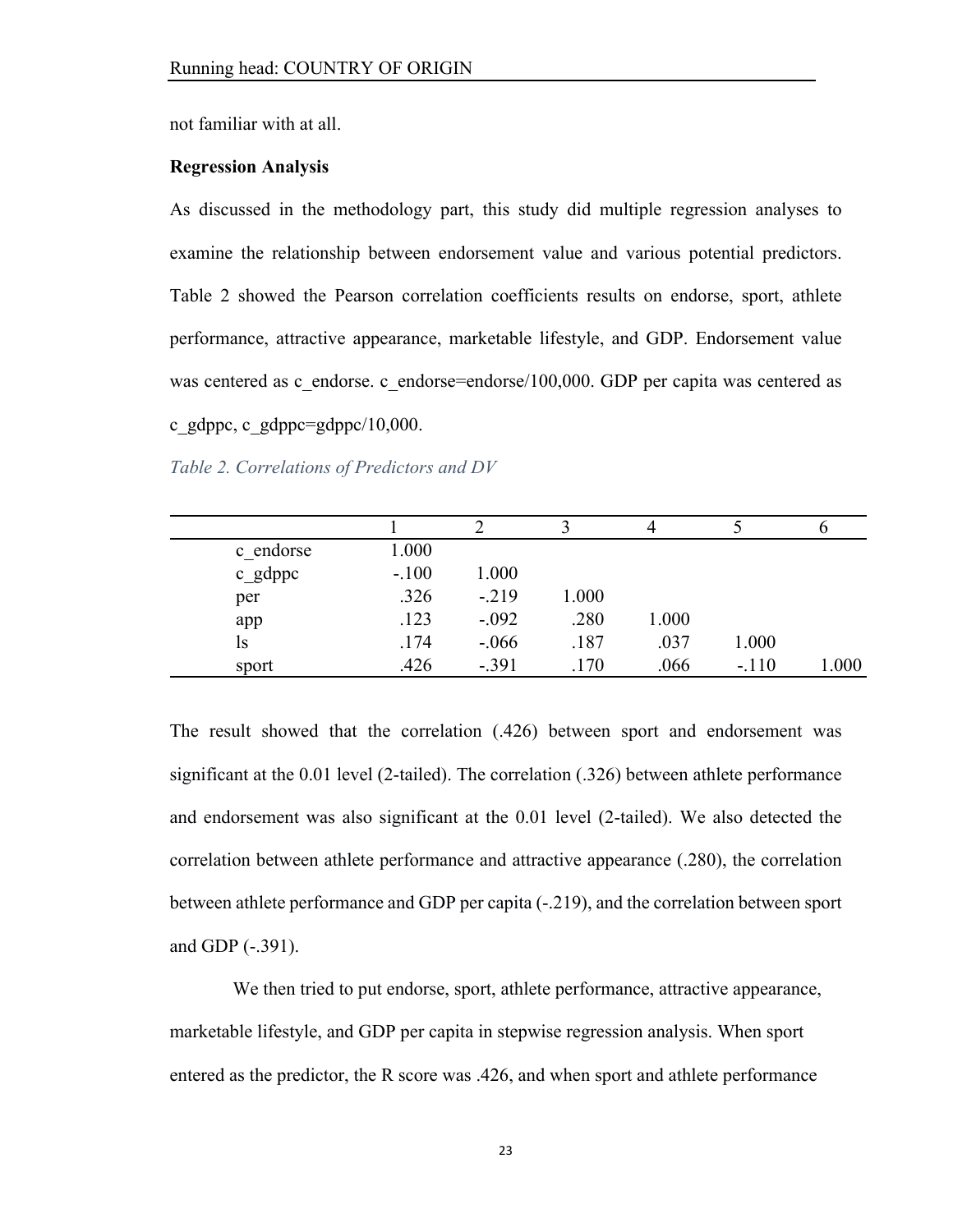combined as the predictors, the R score was .498. The change suggested that both sport and athlete performance were predictors for endorsement. The ANOVA analysis in both models suggested their p-value=.000 ( $\leq$  0.05), which suggests that both the predicting variables of sport and athlete performance were significant.

**Controlled regression.** Since there was a significant model when athlete performance and sport combined together, and the way sport was coded suggested that sport was a control variable in our model. As a result, we controlled sport, and did our first controlled enter regression analysis on endorsement value, sport, athlete performance, attractive appearance, marketable lifestyle, and GDP per capita. Table 3-5 showed the results of this analysis. In step one, the R Square score was .634 when we controlled the model by sport. Then in step two athlete performance, attractive appearance, marketable lifestyle, and GDP per capita were entered as the predictors, the R Square score was .705. In the third step, we included GDP per capita as the moderator, the R Square score was .718. The ANOVA analysis in all the models suggested their pvalue=.000 ( $\leq$  0.05), which suggested that the predicting variables in each step were significant.

| Model |      | R Square | Adjusted R<br>Square | Std. Error of<br>Change<br><b>Statistics</b><br>the Estimate |               |
|-------|------|----------|----------------------|--------------------------------------------------------------|---------------|
|       |      |          |                      |                                                              | Sig. F Change |
|       | .796 | .634     | .585                 | 91.43150                                                     | .000          |
|       | .840 | .705     | .645                 | 84.63229                                                     | .008          |
|       | .848 | .718     | .643                 | 84.78105                                                     | 434           |

#### *Table 3. Summary of Controlled Regression*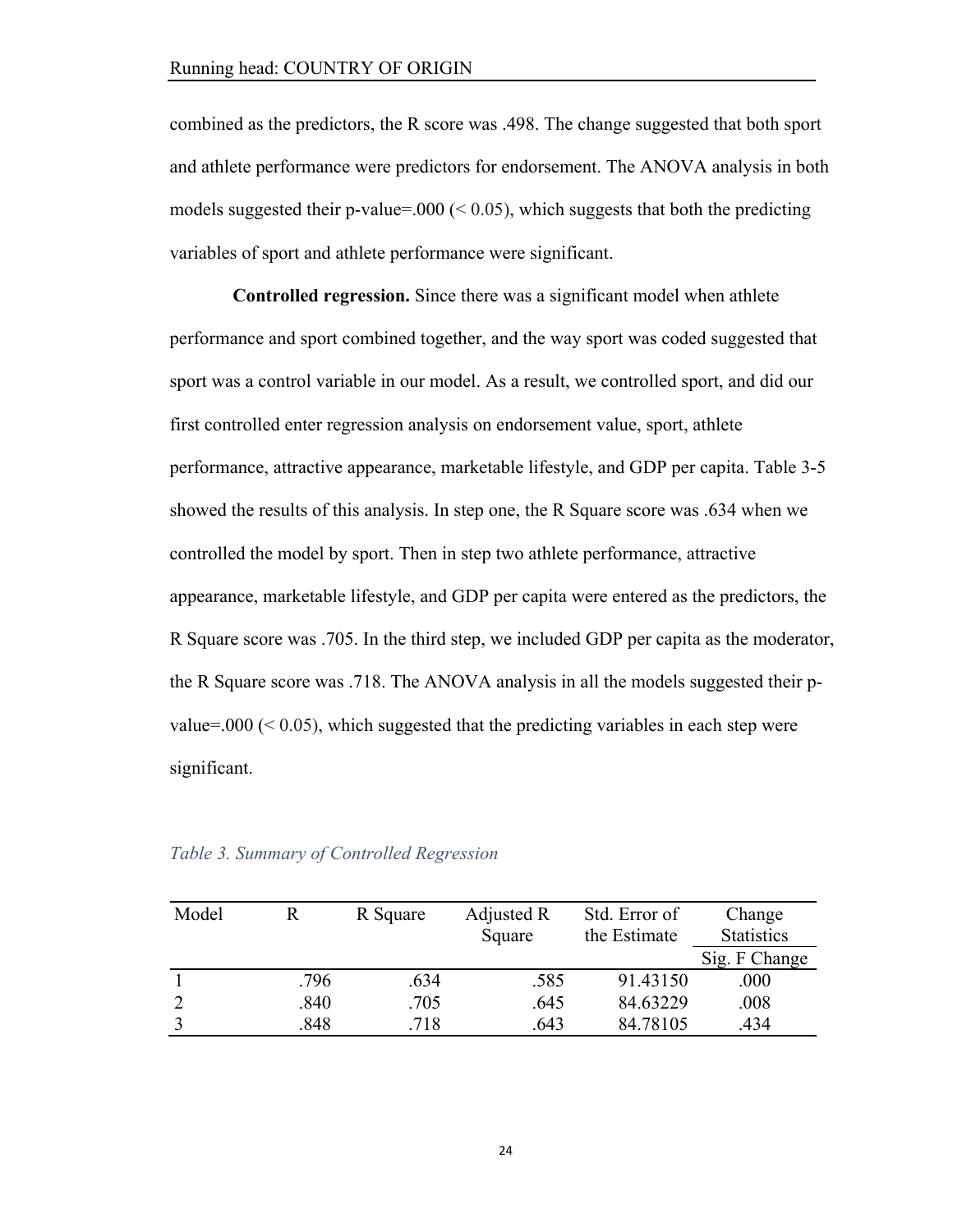| Model          |            | Sum of      | df | Mean Square | F      | Sig.              |
|----------------|------------|-------------|----|-------------|--------|-------------------|
|                |            | Squares     |    |             |        |                   |
|                | Regression | 971628.962  | 9  | 107958.774  | 12.914 | .000 <sup>b</sup> |
|                | Residual   | 560101.237  | 67 | 8359.720    |        |                   |
|                | Total      | 1531730.199 | 76 |             |        |                   |
| $\overline{2}$ | Regression | 1080484.812 | 13 | 83114.216   | 11.604 | .000 <sup>c</sup> |
|                | Residual   | 451245.388  | 63 | 7162.625    |        |                   |
|                | Total      | 1531730.199 | 76 |             |        |                   |
| 3              | Regression | 1100460.636 | 16 | 68778.790   | 9.569  | .000 <sup>d</sup> |
|                | Residual   | 431269.564  | 60 | 7187.826    |        |                   |
|                | Total      | 1531730.199 | 76 |             |        |                   |

*Table 4. ANOVA of Controlled Regression*

*Table 5. Coefficients of Controlled Regression*

| Model |            |            | <b>Unstandardized Coefficients</b> |          | t        | Sig. |
|-------|------------|------------|------------------------------------|----------|----------|------|
|       |            | B          | Std. Error                         | Beta     |          |      |
| -1    | (Constant) | 10.656     | 22.858                             |          | .466     | .643 |
| 2     | (Constant) | $-370.681$ | 106.233                            |          | $-3.489$ | .001 |
|       | per        | 5.882      | 2.836                              | .157     | 2.074    | .042 |
|       | app        | .389       | 3.305                              | .009     | .118     | .907 |
|       | ls.        | 15.832     | 5.844                              | .198     | 2.709    | .009 |
|       | c gdppc    | 11.423     | 7.358                              | .147     | 1.553    | .126 |
| 3     | (Constant) | $-347.368$ | 313.921                            |          | $-1.107$ | .273 |
|       | per        | $-12.591$  | 15.103                             | $-.336$  | $-.834$  | .408 |
|       | app        | 14.061     | 12.517                             | .326     | 1.123    | .266 |
|       | ls.        | 31.622     | 14.448                             | .395     | 2.189    | .033 |
|       | $c$ gdppc  | 6.117      | 9.910                              | .078     | .617     | .539 |
|       | ls coo     | $-7.517$   | 5.969                              | $-0.225$ | $-1.259$ | .213 |
|       | app coo    | $-8.874$   | 7.926                              | $-314$   | $-1.120$ | .267 |
|       | per coo    | 13.518     | 10.793                             | .495     | 1.252    | .215 |

Table 5 showed the coefficients of the predictors in each step. In the second step,

the Beta values of athlete performance and marketable lifestyle were higher than .150, which suggested that they were significant predictors. But the p values only showed marketable lifestyle was significant. In step three, we put GDP per capita as the moderator, and all the Beta values of the three variables suggested that they were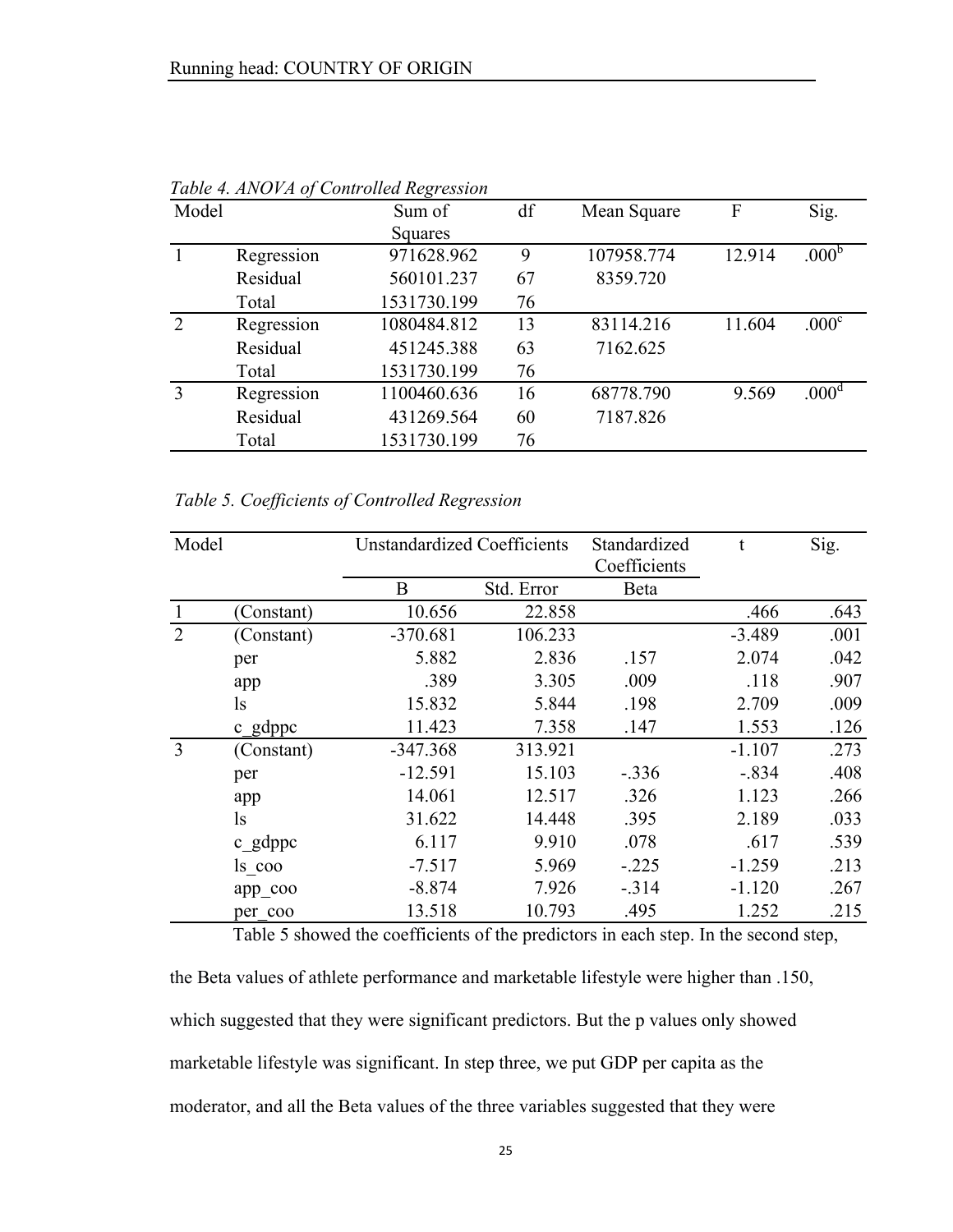significant predictors. However, except marketable lifestyle, all the p values were all higher than .05, which questioned the statistical power of our data.

**Regression on US Athletes**. As discussed in the descriptive analysis of athletes, our sample had 65 athletes that were from United States, which might decrease the significance of GDP per capita in our regression model, because 65 of the GDP per capita values were the same. To eliminate such problems, we decided to conduct two regressions on both US and non-US athletes separately. Table 6-8 showed the results of the regression analysis on US athletes. Since all the GDP values were the same for this group, we eliminated GDP per capita in the second step, and eliminated our third step. In step one of this regression, the R Square score was .623 when we controlled the model by sport. Then in step two, the R Square score was .662. The ANOVA analysis in both the models suggested their p-value=.000 ( $< 0.05$ ).

| Model |                         | R Square | Adjusted R<br>Square | Std. Error of<br>the Estimate | Change<br><b>Statistics</b> |
|-------|-------------------------|----------|----------------------|-------------------------------|-----------------------------|
|       | $US = US$<br>(Selected) |          |                      |                               | Sig. F Change               |
|       | .789                    | .623     | .575                 | 84.04994                      | .000                        |
|       | .814                    | .662     | .593                 | 82.26050                      | .183                        |

*Table 6. Model Summary of Regression on US Athletes*

|  |  |  |  |  |  | Table 7. ANOVA of Regression on US Athletes |
|--|--|--|--|--|--|---------------------------------------------|
|--|--|--|--|--|--|---------------------------------------------|

| Model |            | Sum of     | df | Mean Square | F      | Sig. |
|-------|------------|------------|----|-------------|--------|------|
|       |            | Squares    |    |             |        |      |
|       | Regression | 549325.963 | 6  | 91554.327   | 12.960 | .000 |
|       | Residual   | 332026.441 | 47 | 7064.392    |        |      |
|       | Total      | 881352.404 | 53 |             |        |      |
| 2     | Regression | 583613.636 | 9  | 64845.960   | 9.583  | .000 |
|       | Residual   | 297738.768 | 44 | 6766.790    |        |      |
|       | Total      | 881352.404 | 53 |             |        |      |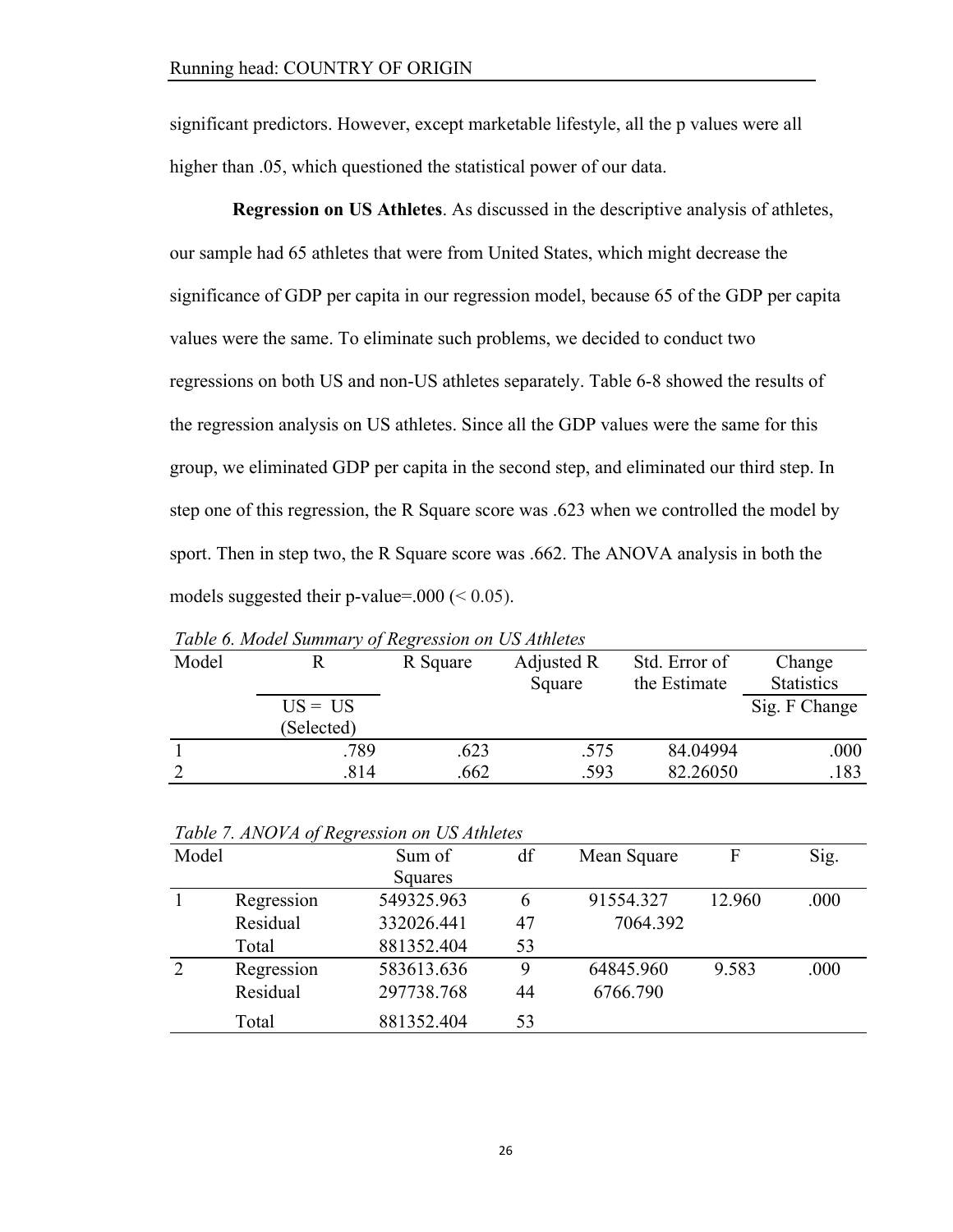| Model |            | <b>Unstandardized Coefficients</b> |            | Standardized<br>Coefficients |          | Sig. |
|-------|------------|------------------------------------|------------|------------------------------|----------|------|
|       |            |                                    | Std. Error | Beta                         |          |      |
|       | (Constant) | 4.208                              | 24.263     |                              | .173     | .863 |
|       | (Constant) | $-129.609$                         | 117.106    |                              | $-1.107$ | .274 |
|       | per        | 5.975                              | 3.063      | .185                         | 1.951    | .057 |
|       | app        | $-2.553$                           | 3.913      | $-.065$                      | $-.652$  | .518 |
|       | ls         | 4.182                              | 7.513      | .053                         | .557     | .581 |

*Table 8. Coefficients of Regression on US Athletes*

The coefficients of the predictors were presented in Table 8. In the second step, only the Beta value of athlete performance was higher than .150. Although the p-value was .057, it was much closer to .015 than in the controlled regression.

**Regression on Non-US Athletes**. We then did a regression on non-US athletes. Table 9-11 showed the results of the regression analysis on US athletes. In the first step one of this regression, the R Square score was .639 when we controlled the model by sport. Then in step two, the R Square score was .830 when we entered the predictors. Then in step three, the R Square score was .914 when we entered the predictors. The ANOVA analysis suggested that the p-value in step one was .006, in step two the p-value  $=$  0.03, in step three the p-value=.003 (< 0.05).

| Model          |                      | R Square | Adjusted R<br>Square | Std. Error of<br>the Estimate | Change<br><b>Statistics</b> |  |
|----------------|----------------------|----------|----------------------|-------------------------------|-----------------------------|--|
|                | $US = \text{Non-US}$ |          |                      |                               | Sig. F Change               |  |
|                | (Selected)           |          |                      |                               |                             |  |
|                | .800                 | .639     | .504                 | 111.32161                     | .006                        |  |
| $\overline{2}$ | .911                 | .830     | .689                 | 88.17531                      | .045                        |  |
| 3              | .956                 | .914     | .790                 | 72.34928                      | .091                        |  |

*Table 9. Model Summary of Regression on Non-US Athletes*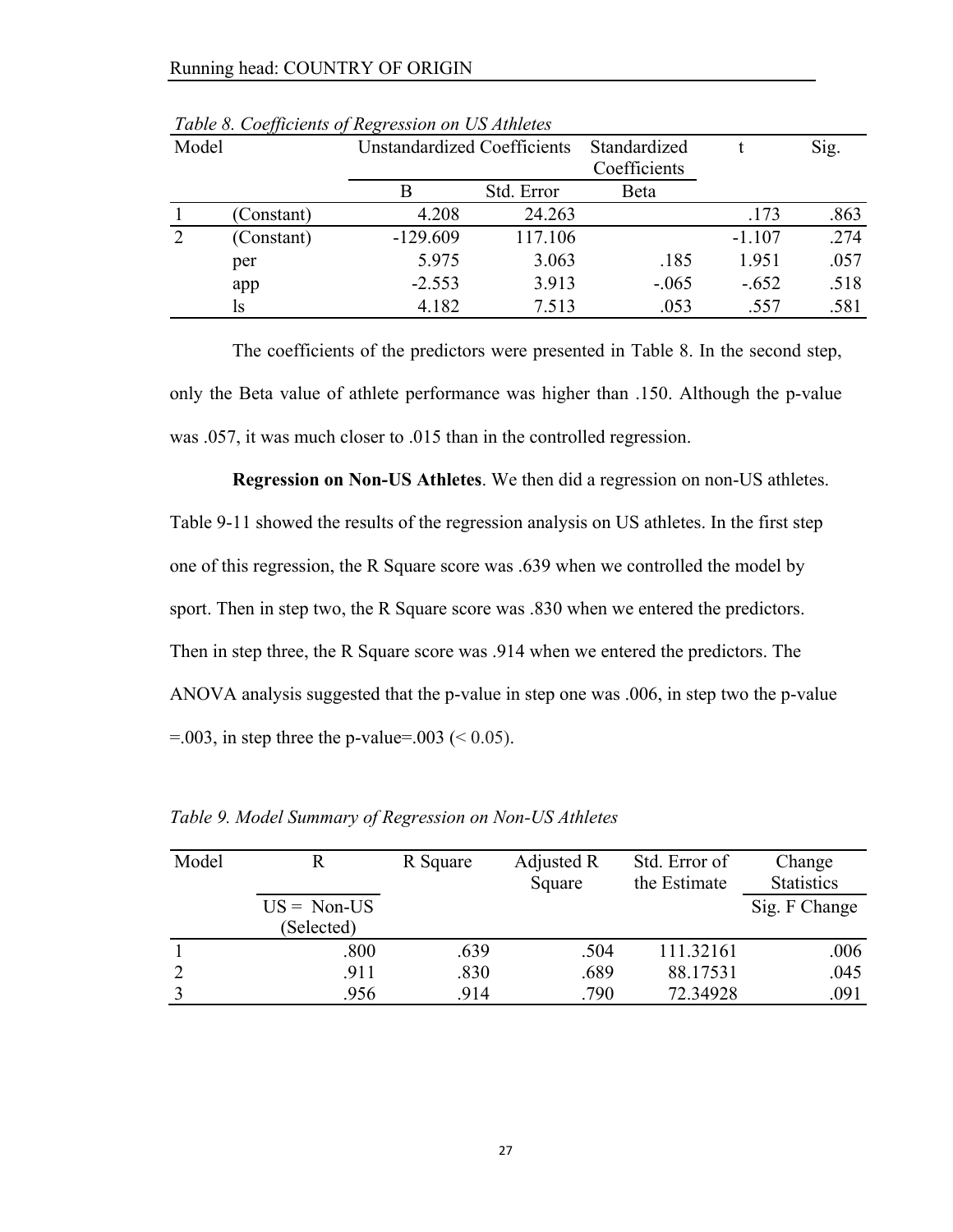| Model          | $\tilde{\phantom{a}}$ | Sum of     | df | Mean Square | F     | Sig. |
|----------------|-----------------------|------------|----|-------------|-------|------|
|                |                       | Squares    |    |             |       |      |
|                | Regression            | 351311.304 | 6  | 58551.884   | 4.725 | .006 |
|                | Residual              | 198280.000 | 16 | 12392.500   |       |      |
|                | Total                 | 549591.304 | 22 |             |       |      |
| $\overline{2}$ | Regression            | 456292.680 | 10 | 45629.268   | 5.869 | .003 |
|                | Residual              | 93298.624  | 12 | 7774.885    |       |      |
|                | Total                 | 549591.304 | 22 |             |       |      |
| 3              | Regression            | 502481.534 | 13 | 38652.426   | 7.384 | .003 |
|                | Residual              | 47109.770  | 9  | 5234.419    |       |      |
|                | Total                 | 549591.304 | 22 |             |       |      |

*Table 10. ANOVA of Regression on Non-US Athletes*

*Table 11. Coefficients of Regression on Non-US Athletes*

| Model          |               | <b>Unstandardized Coefficients</b> |            | Standardized<br>Coefficients | t.       | Sig. |
|----------------|---------------|------------------------------------|------------|------------------------------|----------|------|
|                |               | B                                  | Std. Error | Beta                         |          |      |
|                | (Constant)    | 30.000                             | 55.661     |                              | .539     | .597 |
| $\overline{2}$ | (Constant)    | $-594.946$                         | 197.664    |                              | $-3.010$ | .011 |
|                | per           | 7.870                              | 8.082      | .145                         | .974     | .349 |
|                | app           | 1.784                              | 8.279      | .038                         | .215     | .833 |
|                | <sub>1s</sub> | 28.057                             | 10.573     | .373                         | 2.654    | .021 |
|                | c gdppc       | 25.097                             | 11.617     | .337                         | 2.160    | .052 |
| 3              | (Constant)    | $-23.062$                          | 335.023    |                              | $-.069$  | .947 |
|                | per           | $-25.220$                          | 16.422     | $-466$                       | $-1.536$ | .159 |
|                | app           | 24.559                             | 14.585     | .516                         | 1.684    | .127 |
|                | <sub>1s</sub> | 21.553                             | 14.538     | .287                         | 1.482    | .172 |
|                | c gdppc       | 2.479                              | 14.889     | .033                         | .166     | .871 |
|                | ls coo        | 7.919                              | 12.160     | .145                         | .651     | .531 |
|                | app_coo       | $-26.841$                          | 13.521     | $-.504$                      | $-1.985$ | .078 |
|                | per coo       | 40.487                             | 16.890     | .733                         | 2.397    | .040 |

The coefficients of the predictors were presented in Table 11. In the second step, only the Beta value of athlete performance was higher than .150. Although the p-value was .057, it was much closer to .05 than in the controlled regression. In the third step, all the predictors had the Beta values higher than .150, but the correlation score of athlete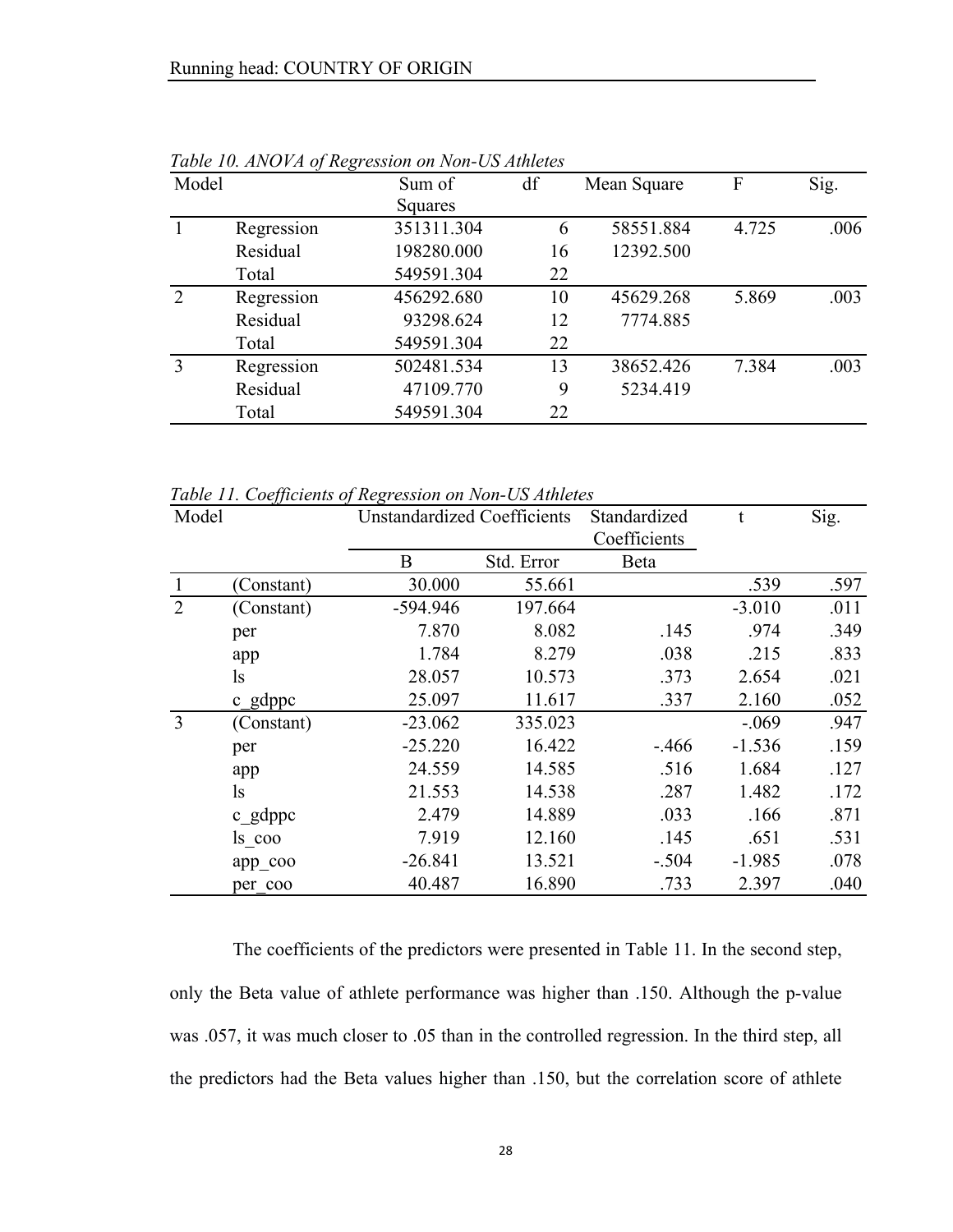performance was -.466. All moderated predictors had significant correlations. Except for the p-value of moderated marketable lifestyle, the other predictors were acceptable at their p-values.

# **Model Validity Test**

Although the data power was questionable, we still got an acceptable regression model. To test the validity of this model, we did another regression on athlete salary with the model. Table 12 suggested that all the p-values of the predictors were higher than .05 on salary.

| Model |               |                | <b>Unstandardized Coefficients</b> |              | t        | Sig. |
|-------|---------------|----------------|------------------------------------|--------------|----------|------|
|       |               |                |                                    | Coefficients |          |      |
|       |               | B              | Std. Error                         | Beta         |          |      |
|       | (Constant)    | 22931250.00    | 3413760.599                        |              | 6.717    | .000 |
| 2     | (Constant)    | 4203837.648    | 17292618.23                        |              | .243     | .809 |
|       | c gdppc       | 503154.761     | 1197729.961                        | .062         | .420     | .676 |
|       | per           | 684786.139     | 461692.120                         | .177         | 1.483    | .143 |
|       | app           | $-255567.205$  | 537969.223                         | $-.057$      | $-475$   | .636 |
|       | <sub>ls</sub> | 462769.325     | 951211.560                         | .056         | .487     | .628 |
| 3     | (Constant)    | -51287328.15   | 50824678.27                        |              | $-1.009$ | .317 |
|       | c gdppc       | 925206.346     | 1604529.573                        | .115         | .577     | .566 |
|       | per           | 664417.645     | 2445240.337                        | .172         | .272     | .787 |
|       | app           | 2390295.896    | 2026532.474                        | .537         | 1.180    | .243 |
|       | <sub>1s</sub> | 1631970.661    | 2339092.517                        | .198         | .698     | .488 |
|       | $\log$ coo    | $-645389.816$  | 966382.907                         | $-.187$      | $-.668$  | .507 |
|       | app_coo       | $-1840773.593$ | 1283300.650                        | $-.631$      | $-1.434$ | .157 |
|       | per coo       | 27067.700      | 1747358.851                        | .010         | .015     | .988 |

*Table 12. Coefficients of Model Test*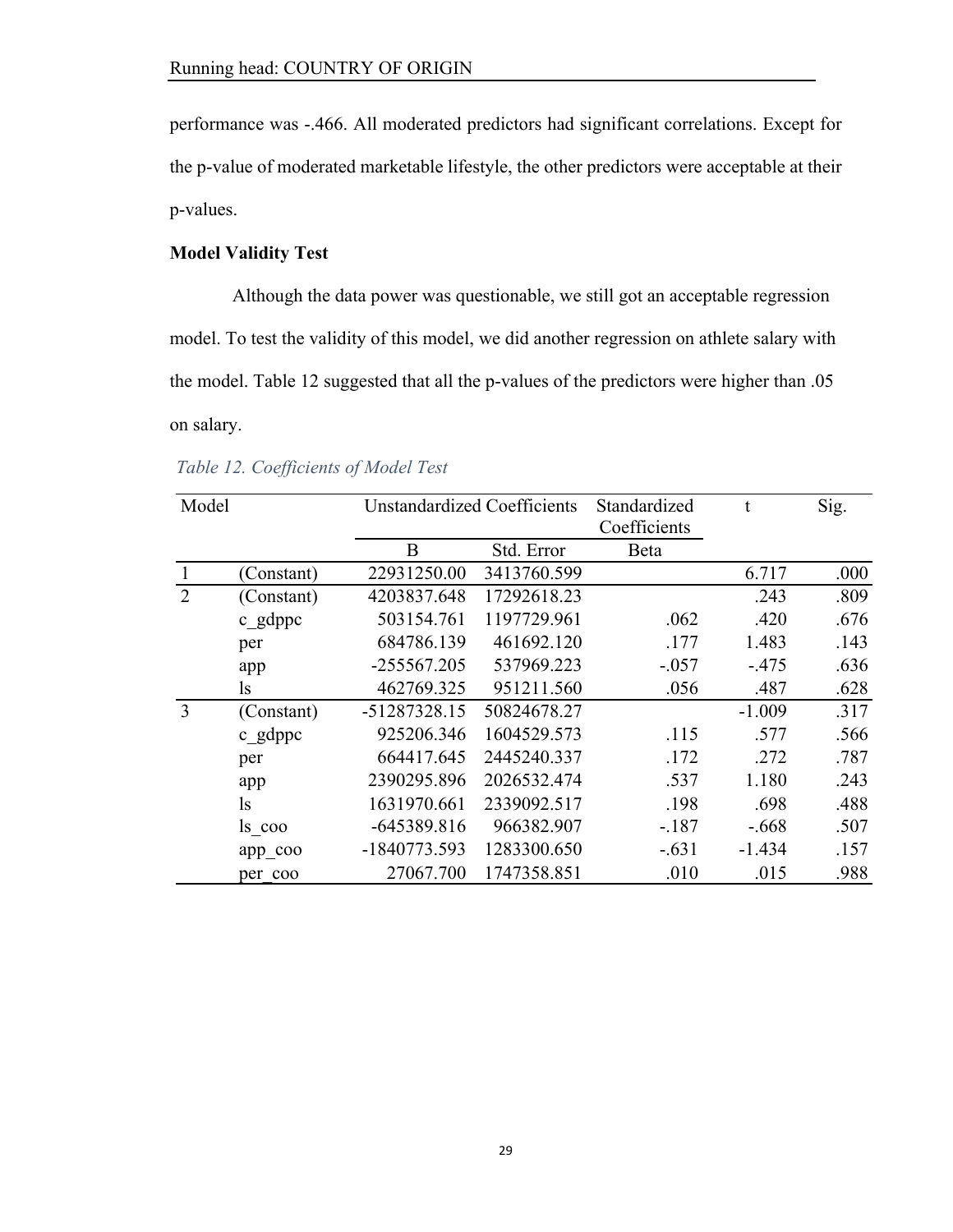#### **Chapter 5**

## **Discussion**

Summary

All our four regression analyses suggest that sport is a variable that needs to be controlled when we study on the correlations between three dimensions of athlete brand equity and endorsement value.

The controlled regression shows that when sport is controlled, athlete performance (p-value=0.042< 0.05) is a significant predictor for athlete endorsement value. Marketable lifestyle (p-value=0.042< 0.05) is also a significant predictor for athlete endorsement value, and when GDP per capita is entered as the moderator, the moderated marketable lifestyle is still a significant predictor.

Regression on US athletes suggests that when sport is controlled, athlete performance (p-value=0.057, close to 0.05) is a significant predictor of athlete endorsement value.

Regression on non-US athletes indicates that when sport is controlled, the effect of athlete performance is not significant, but once moderated by GDP per capita, the moderated athlete performance is a significant predictor (p-value=0.040< 0.05). The effect of attractive appearance is not significant, but once moderated by GDP per capita, the moderated attractive appearance is a significant predictor (p-value=0.078, close to 0.05). The effect of marketable lifestyle (p-value= $0.021 \le 0.05$ ) is significant, but the moderated marketable lifestyle is not significant.

The correlations of the three predictors on athlete endorsement value in the regression on non-US athletes have some interesting data. Before the enter of GDP per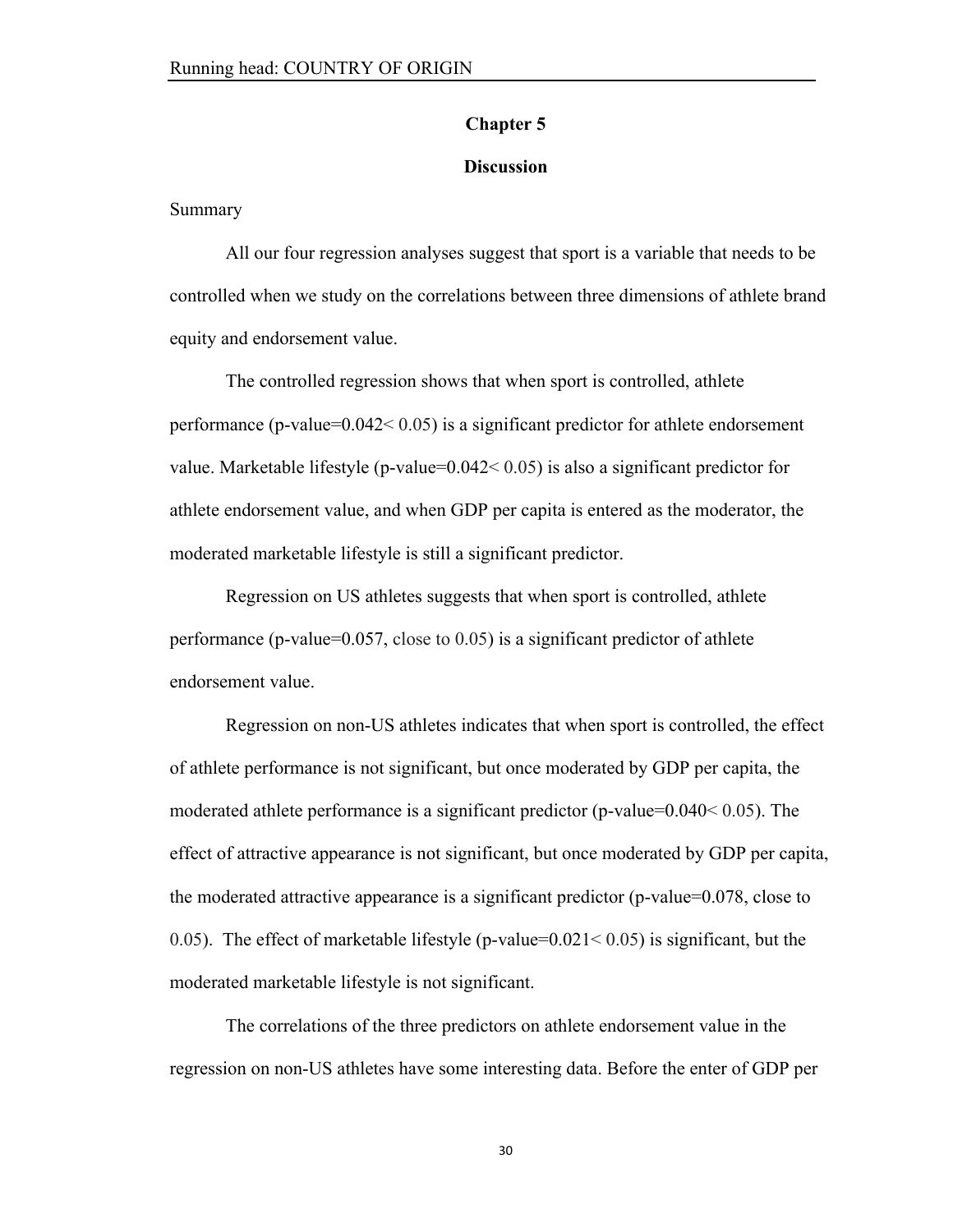capita as the moderator, the correlation score of marketable lifestyle is .373. However, once GDP per capita is added as a moderator of our regression model, the correlation score of attractive appearance changes to -.504. The negative score suggest that the moderated attractive appearance has negative effects on endorsement value. The correlation score of attractive appearance is .038, and once moderated by GDP per capita, the correlation score of marketable lifestyle changes to .145. It shows that the significance of marketable lifestyle decreases when the regression model is moderated by GDP per capita. In other words, if the athlete comes from country with a higher GDP per capita, the effects of attractive appearance and marketable lifestyle on endorsement value is less important. On the contrary, the importance of athlete performance increases as the correlation score of athlete performance changes from .145 to .733 after the consideration of country of origin as the moderator. To further elaborate, the importance of athlete performance is much higher than that of attractive appearance and marketable lifestyle to predict endorsement value when GDP per capita is higher.

The model test regression shows that all the p-values of the predictors are higher than 0.05 when they are put together to predict salary. This suggests that our regression model can not be applied to predict other variables (e.g. salary), which turns out to give strength to the validity and reliability of our model.

### Theoretical Contribution

The biggest theoretical contribution of this study is the consideration of the moderating effects of country of origin in the field of athlete brand equity. Although studies (Nagashima, 1970; Chao et al, 2005) pointed out the importance of country of origin in the field of brand and consumer behavior, there is a lack of research that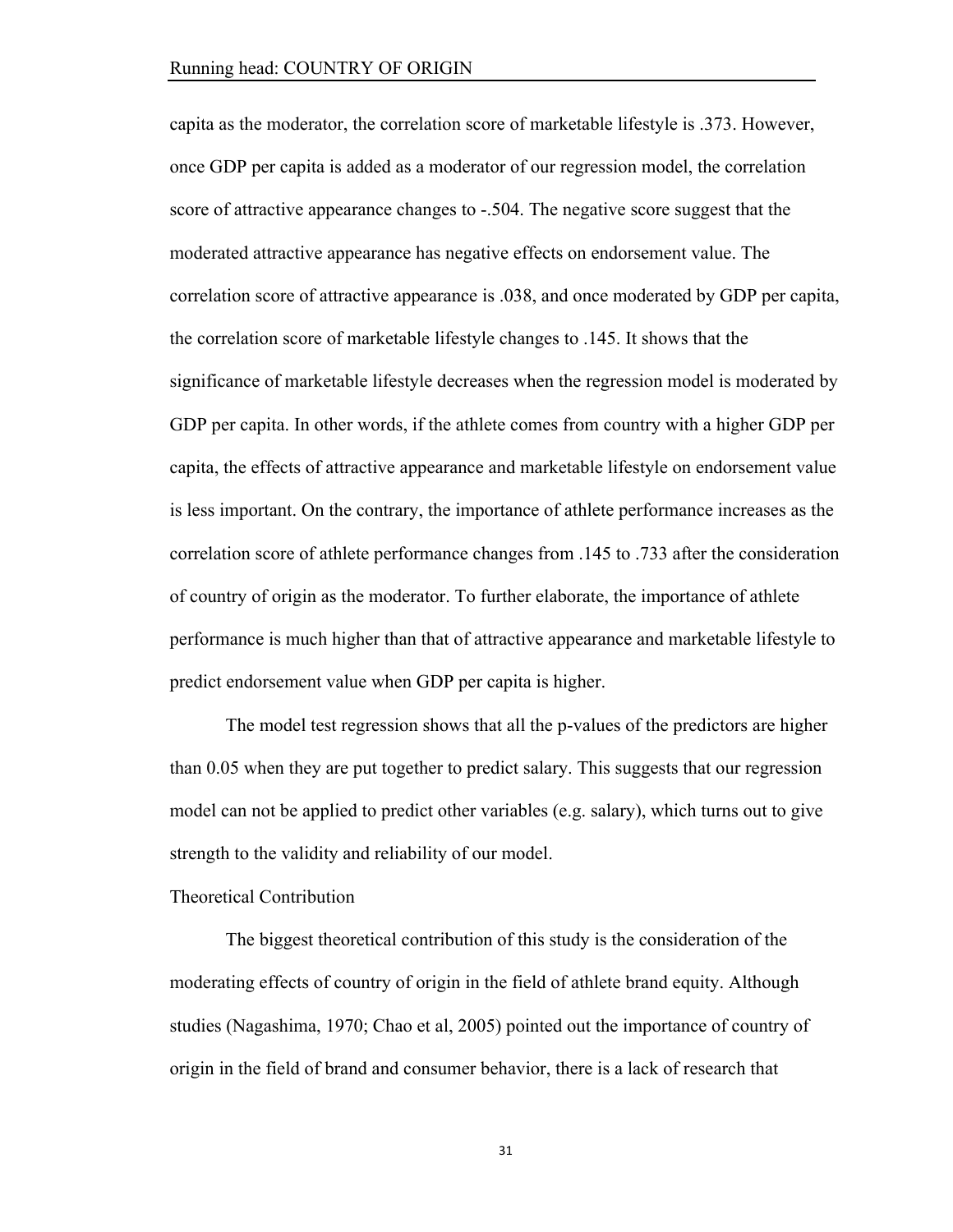considers country of origin in the field of athlete brand equity. This study adopts a regression model to test the correlations between the three dimensions of athlete brand equity and athlete endorsement value, and tests the moderation role that country of origin (GDP per capita) has on that correlation. Our results suggest that GDP per capita (country of origin) should be considered when associate athlete brand equity with athlete endorsement value.

Another contribution is the linkage between athlete brand equity and athlete endorsement value. Despite of the fact that literature suggested the financially based approach aims to measure the financial market value of the brand (Farquhar et al., 1991; Simon and Sullivan, 1992; Keller, 1993; Kapferer, 2008). However, there is little research that directly associate athlete brand equity with athlete endorsement value. To some extent, this study makes up this gap by adopting country of origin as the moderator that links athlete brand equity with athlete endorsement value. The effects of the three dimensions of athlete brand equity (athlete performance, attractive appearance and marketable lifestyle) on endorsement value are tested in this study.

The improvement in this research to the scale test of SABI (Arai et al, 2013) is the focus on athletes. Although Arai el al (2013) tested SABI with 400 participants, the real sample is 17 athletes. The sample of this study is 100 athletes, which suggests SABI can be adopted to larger samples.

# Practical Contribution

This study enlightens sports agencies or sports enterprises to estimate the potential endorsement value of the athletes by collecting the brand equity scores of the athletes before endorsement decisions. As athlete performance and marketable lifestyle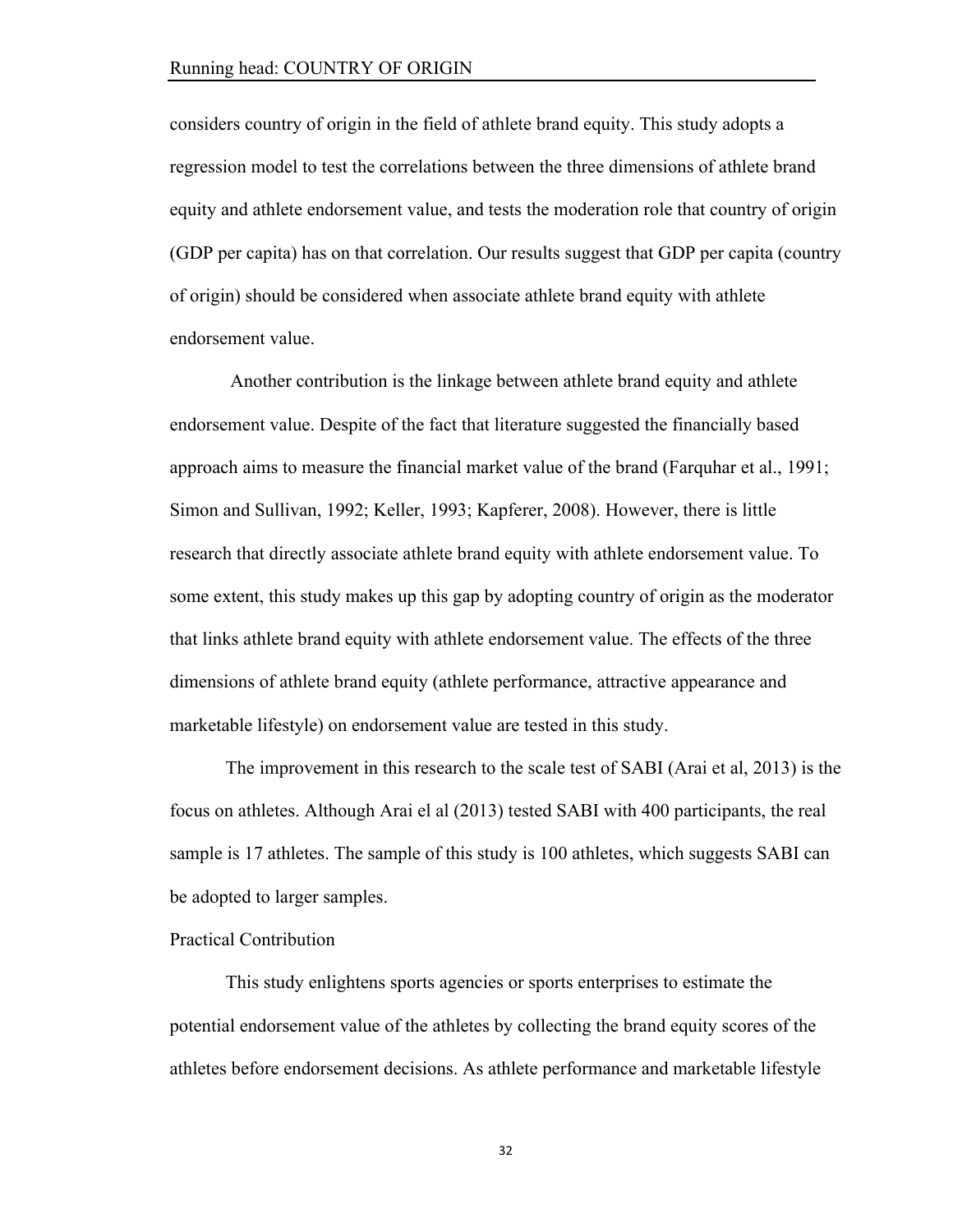are two significant predictors, sports marketers can focus on these two variables to predict endorsement value. This research also suggests that sports agencies or sports enterprises need to focus on the GDP per capita of the athletes' country of origin when considering endorsement decisions.

The moderating effect of country of origin contributes to some marketing strategies for athlete brands. Our results suggest that the higher the GDP per capita is, the less important the effects of attractive appearance and marketable lifestyle are, and the more significant the influence of athlete performance is to endorsement value. In other words, for athletes from countries that have higher GDP per capita values, the marketing strategies for athlete brands should focus on athlete performance. For athletes who come from nations that have lower GDP per capita values, the marketing mix should concentrate on attractive appearance and marketable lifestyle.

Limitations and Implications for Future Studies

First, this paper only considers the influence of the control variable sport. However, there are some other demographic variables like gender, marriage status, retirement status, ethnic that need be considered as control variables to guarantee the stability of this model. For future studies, the consideration of all potential control variables is imperative.

Second, the regression model needs to be tested with a larger sample. The sample of this study is 80 athletes. However, as athletes are the subjects that athlete brand equity and athlete endorsement value center on, future research should include a larger sample to increase the statistical power of the study. And our sample focuses on the top paid athletes, but future studies can consider middle or lower paid athletes, and compare to see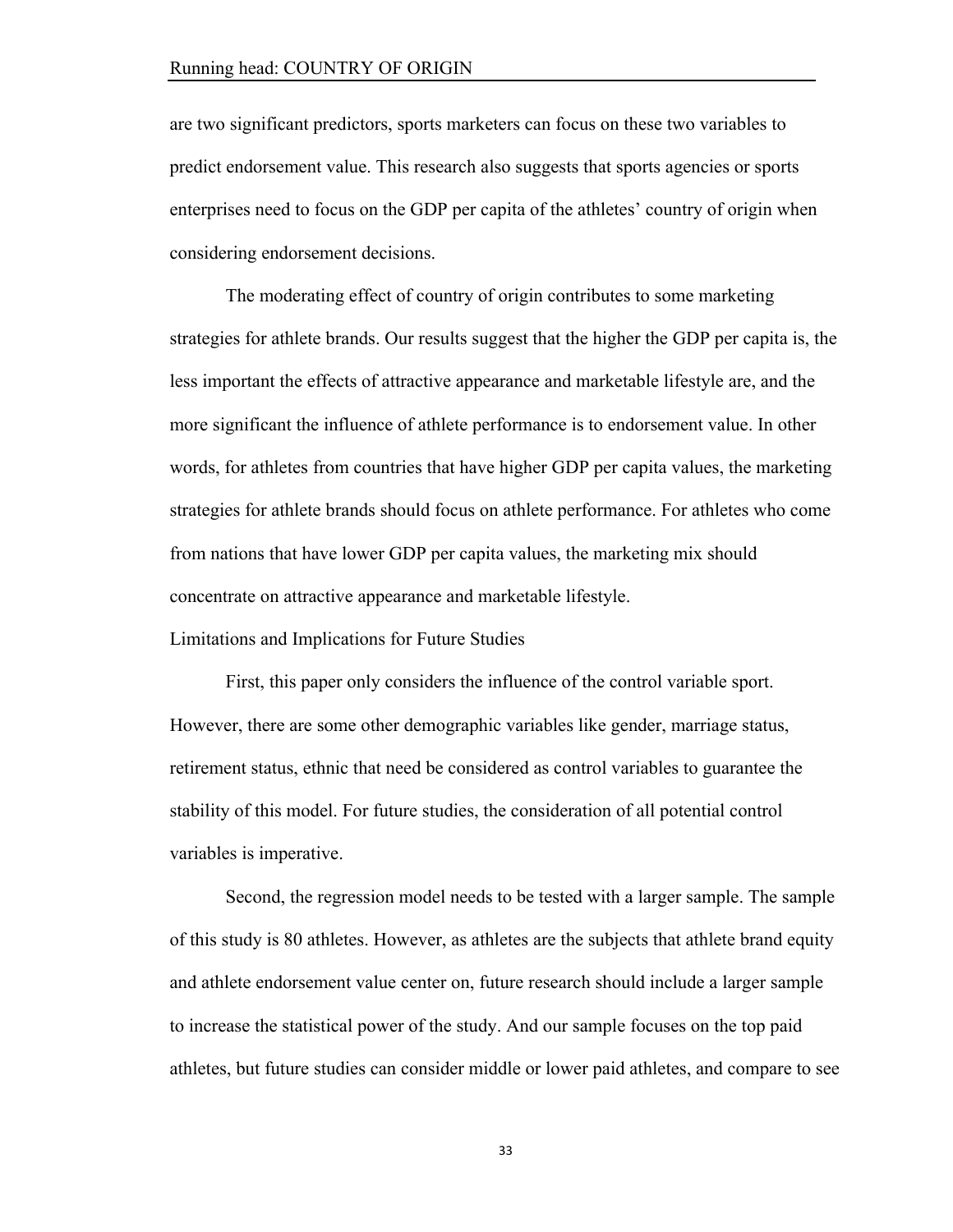if there are some major differences.

Third, the regression model needs to be tested with a greater female athlete sample. We only have two female athletes in our sample, however there might be some differences between male athletes and female athletes. Future research should consider gender as a control variable, and adopt more female athletes in sampling.

Fourth, the expertise of panel of experts needs to be strengthened. The experts that participates in this study are master students majoring in Sport Administration, Exercise Science and Health Education. However, future studies have to strengthen the expertise of panel of experts. They can find some true experts from sports media, professional sports, and sports industry.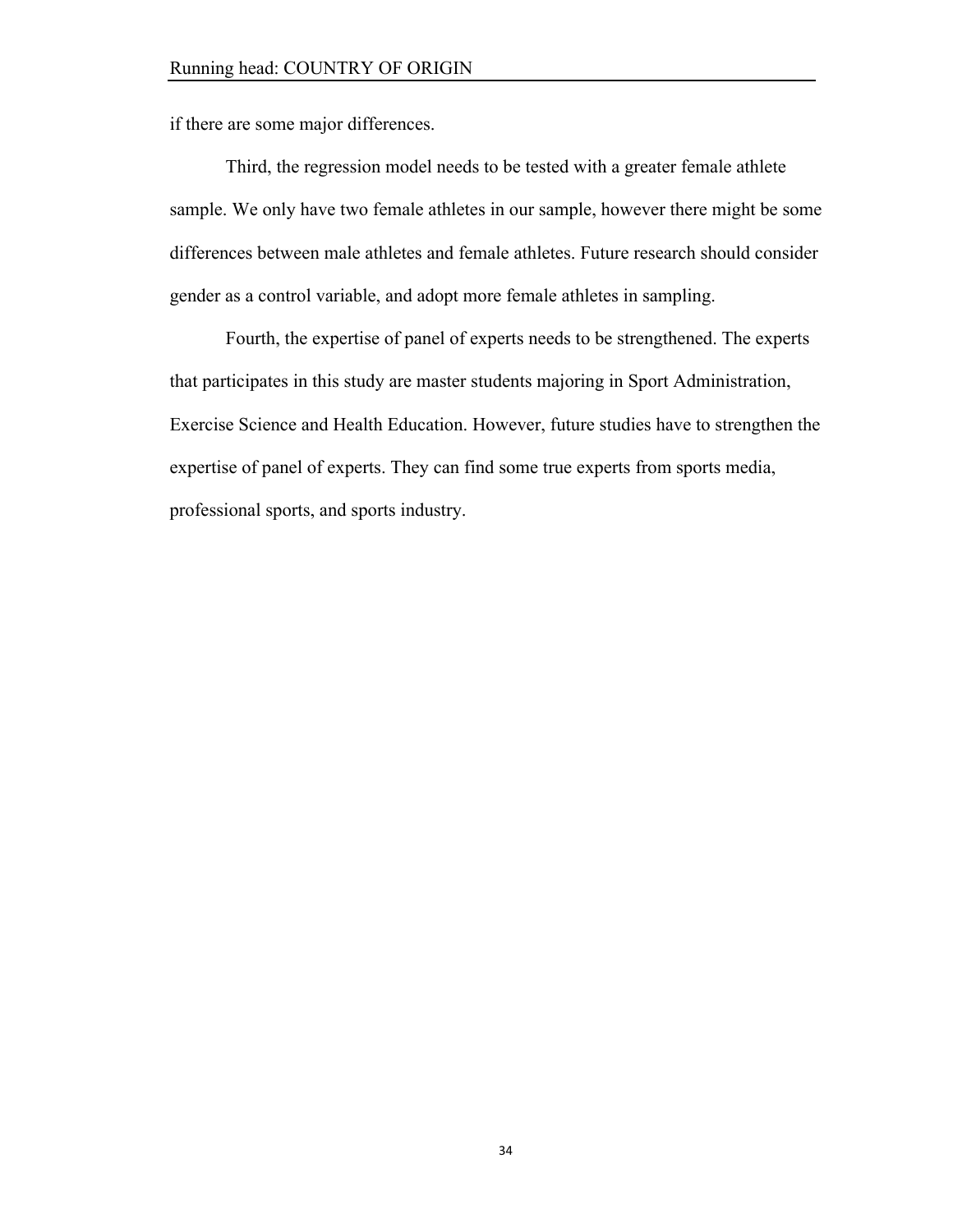#### **References**

Aaker, D. A. (1995). Building strong brands. *Brandweek, 36*(37), 28.

Aaker, D. A. (1996). Measuring brand equity across products and markets. *California Management Review, 38*(3), 102–120.

Adams, L. A. (2014). Brand Sugarpova: How Maria Sharapova became the world's highest-paid female athlete. Retrieved from

http://www.newsweek.com/2014/07/11/brand-sugarpova-how-maria-sharapova-

became-worlds-highest-paid-female-athlete-256632.html

Ahmed, M. (2016). Roger Federer aces Novak Djokovic in the money game. Retrieved

from

https://www.ft.com/content/85e9514a-3e10-11e6-8716-a4a71e8140b0

- Ailawadi, K. L., Lehmann, D. R., & Neslin, S. A. (2003). Revenue premium as an outcome measure of brand equity. *Journal of Marketing*, *67*(4), 1-17.
- Arai, A., Ko, Y. J., & Kaplanidou, K. (2013). Athlete brand image: Scale development and model test. *European Sport Management Quarterly, 13*(4), 383–403.
- Arai, A., Ko, Y. J., & Ross, S. (2014). Branding athletes: Exploration and conceptualization of athlete brand image. *Sport Management Review, 17*(2), 97– 106.
- Bauer, H. H., Stokburger-Sauer, N. E., & Exler, S. (2008). Brand image and fan loyalty in professional team sport: A refined model and empirical assessment. *Journal of Sport Management*, *22*(2), 205–226.
- Bilkey, W. J., & Nes, E. (1982). Country-of-origin effects on product evaluations. *Journal of International Business Studies*, *13*(1), 89–99.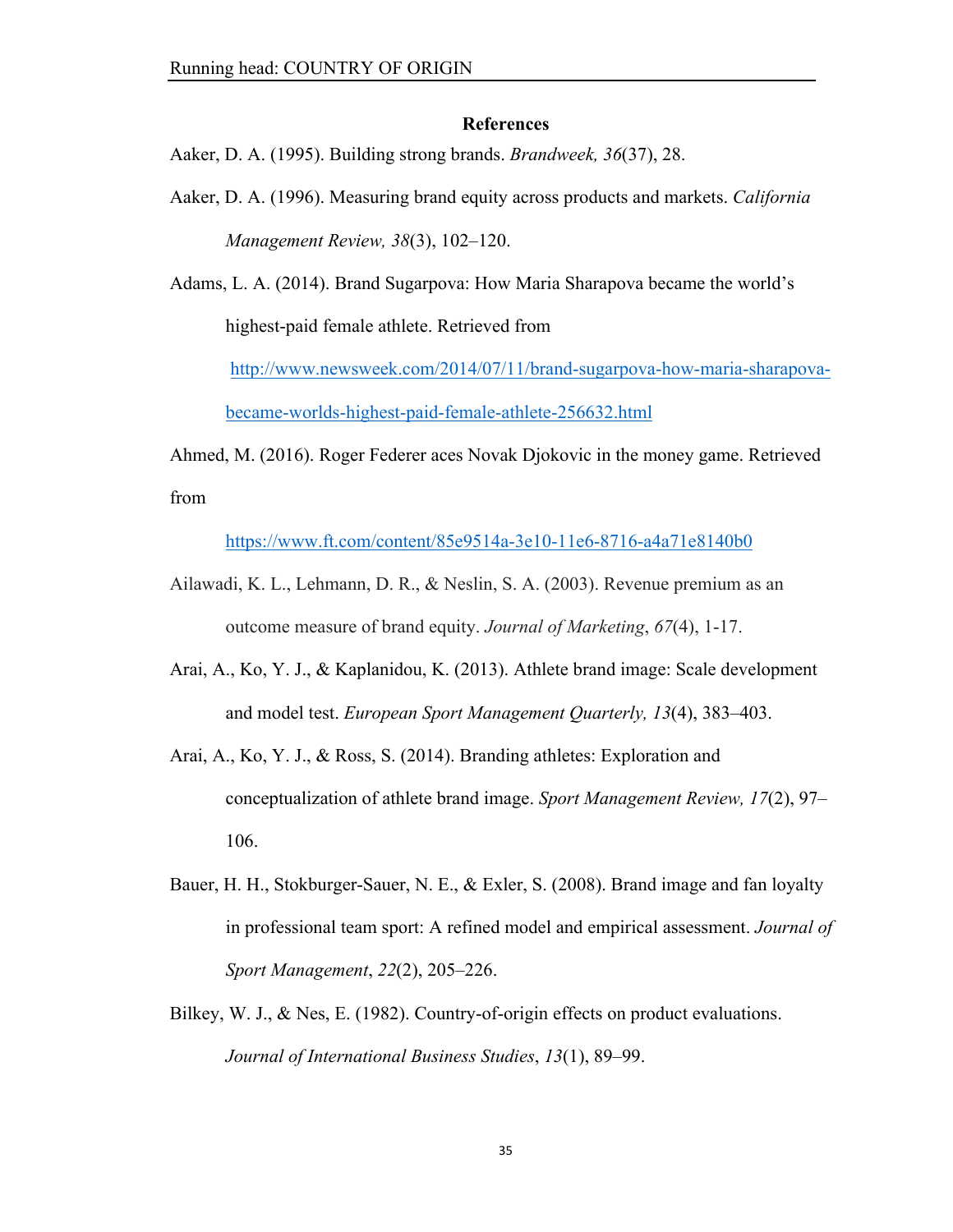- Carlson, B. D., & Donavan, D. T. (2013). Human brands in sport: Athlete brand personality and identification. *Journal of Sport Management, 27*(3), 193–206.
- Chao, P., Wührer, G., & Werani, T. (2005). Celebrity and foreign brand name as moderators of country-of-origin effects. *International Journal of Advertising*, *24*(2), 173–192.
- Dwivedi, A., Johnson, L. W., & McDonald, R. E. (2015). Celebrity endorsement, selfbrand connection and consumer-based brand equity. *Journal of Product & Brand Management*, *24*(5), 449–461.
- Dichter, E. (1962). The world customer. *International Executive*, *4*(4), 25–27.
- Erdogan, B. Z. (1999). Celebrity endorsement: A literature review. *Journal of Marketing Management*, *15*(4), 291–314.
- Farquhar, P.H., Han, J.Y. & Ijiri, Y. (1991). Recognizing and measuring brand assets. Marketing Science Institute, Cambridge, MA.
- Gladden, J. M., Mime, G. R., & Sutton, W. A. (1998). A conceptual framework for assessing brand equity in Division I college athletics. *Journal of Sport Management*, *12*(1), 1.
- Gill, M. S., & Dawra, J. (2010). Evaluating Aaker's sources of brand equity and the mediating role of brand image. *Journal of Targeting, Measurement & Analysis for Marketing, 18*(3/4).
- Gwinner, K. (1997). A model of image creation and image transfer in event sponsorship. *International Marketing Review, 14*(2/3), 145.
- Han, C. M., & Terpstra, V. (1988). Country-of-origin effects for uni-national and binational products. *Journal of International Business Studies*, *19*(2), 235–255.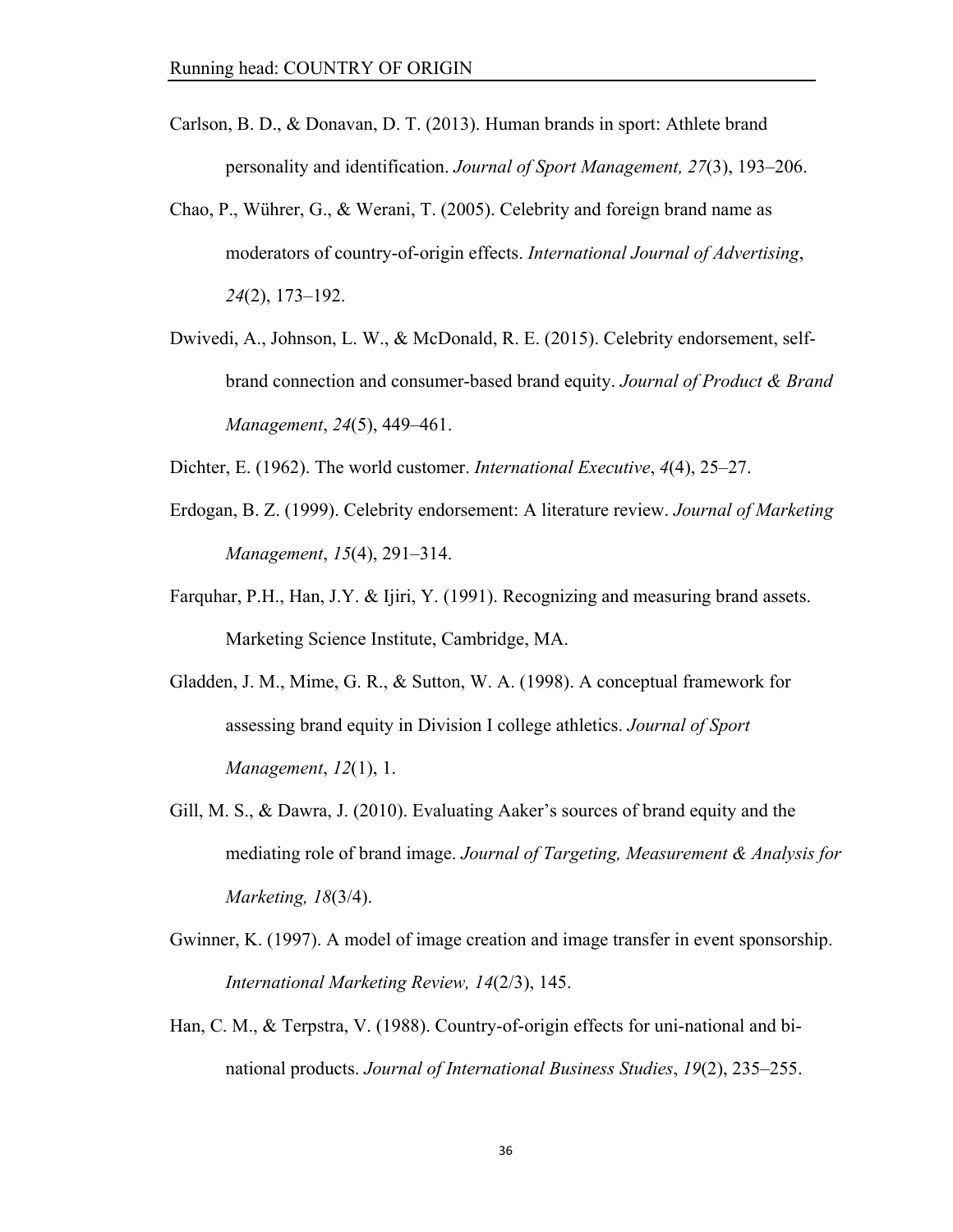Heitner, D. (2016). Under Armour's Q2 financial results boosted by smart athlete endorsements. Retrieved from

 http://www.forbes.com/sites/darrenheitner/2015/07/23/under-armours-q2 financial-results-boosted-by-smart-athlete-endorsements/

- Hsieh, M. H. (2002). Identifying brand image dimensionality and measuring the degree of brand globalization: A cross-national study. *Journal of International Marketing*, *10*(2), 46–67.
- Lynch, J. (1982). On the external validity of experiments in consumer research. *Journal of Consumer Research, 9*(3), 225-239.
- Nagashima, A. (1970). A comparison of Japanese and U. S. attitudes toward foreign products. *Journal of Marketing*, *34*(1), 68–74.
- Phau, I., & Prendergast, G. (2000). Conceptualizing the country of origin of brand. *Journal of Marketing Communications*, *6*(3), 159–170.
- Ross, S. (2006). A conceptual framework for understanding spectator-based brand equity. *Journal of Sport Management*, *20*(1), 22.
- Samiee, S. (1994). Customer evaluation of products in a global market. *Journal of International Business Studies*, *25*(3), 579–604.
- Sanyal, S. N., & Datta, S. K. (2011). The effect of country of origin on brand equity: an empirical study on generic drugs. *Journal of Product & Brand Management, 20*(2), 130–140.
- Simon, C.J. & Sullivan, M.W. (1992). A financial approach to estimating firm-level brand equity and measuring the impact of marketing events. Marketing Science Institute, Cambridge, MA.